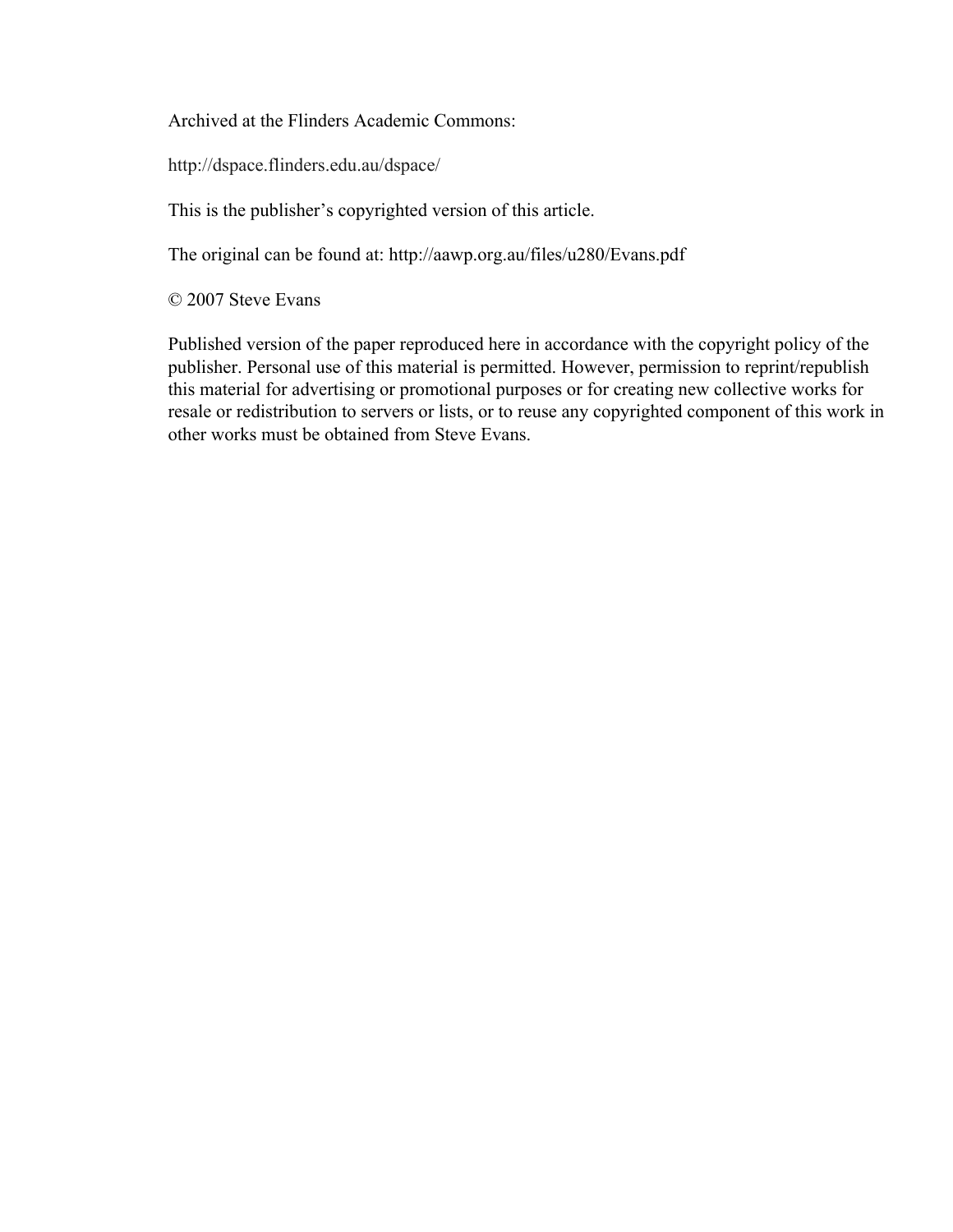#### **NO LAUGHING MATTER: ETHICS AND HUMAN RESEARCH IN THE ARTS** Steve Evans Flinders University

#### **Abstract**

How does ethics screening affect research in writing programs? The Social and Behavioural Research Ethics Committee (SBREC) at my university has recently been dealing with an increasing number of applications regarding projects based around the writing of life stories. While there are necessarily sensitivities about the feelings and rights of the human subjects, an insistence on ethical screening is sometimes seen as antagonistic to research in the creative arts.

I have previously considered the way in which creative writing programs deal with the emerging ethical 'intrusion' in activities that, hitherto, had been regarded as requiring only an informal code of conduct (NHMRC Ethics in Human Research Conference 2005). This paper updates that earlier work, including a review both of U.S. ethical guidelines for conducting oral history interviews and the events this year at QUT regarding a controversial documentary film project on disabled people. It points to some future actions that could address the emerging situation as it concerns research in life writing.

## **WHAT THIS PAPER COVERS**

Imagine you are settling down with your partner to take in a night's television. You start watching a show about house renovation projects when a shot comes up that includes cars parked in a posh interstate suburb. Your partner perks up and says, 'Hey! That's our car! What was it doing there in August? Weren't you at a conference then?' You look more closely at the screen and notice that they have blurred all the numberplates. As you sink back into the couch, you reply, 'Gee, it is similar, isn't it? I didn't realise there were so many.'

Why do the TV producers do this? Most likely it is to prevent the possibly embarrassing revelation of someone's whereabouts and, thus, keep lawyers out of the picture. Inadvertent disclosure is just one aspect of ethics screening. Properly attending to the interests of all human subjects involved in research is part of that screening and it should be anticipated with good project design. In the context of life writing, it means taking into account even the secondary characters and what might be revealed about them. Of course, there are more significant issues to consider as well.

In this paper I will:

• outline some particular concerns in the creative arts at my own university;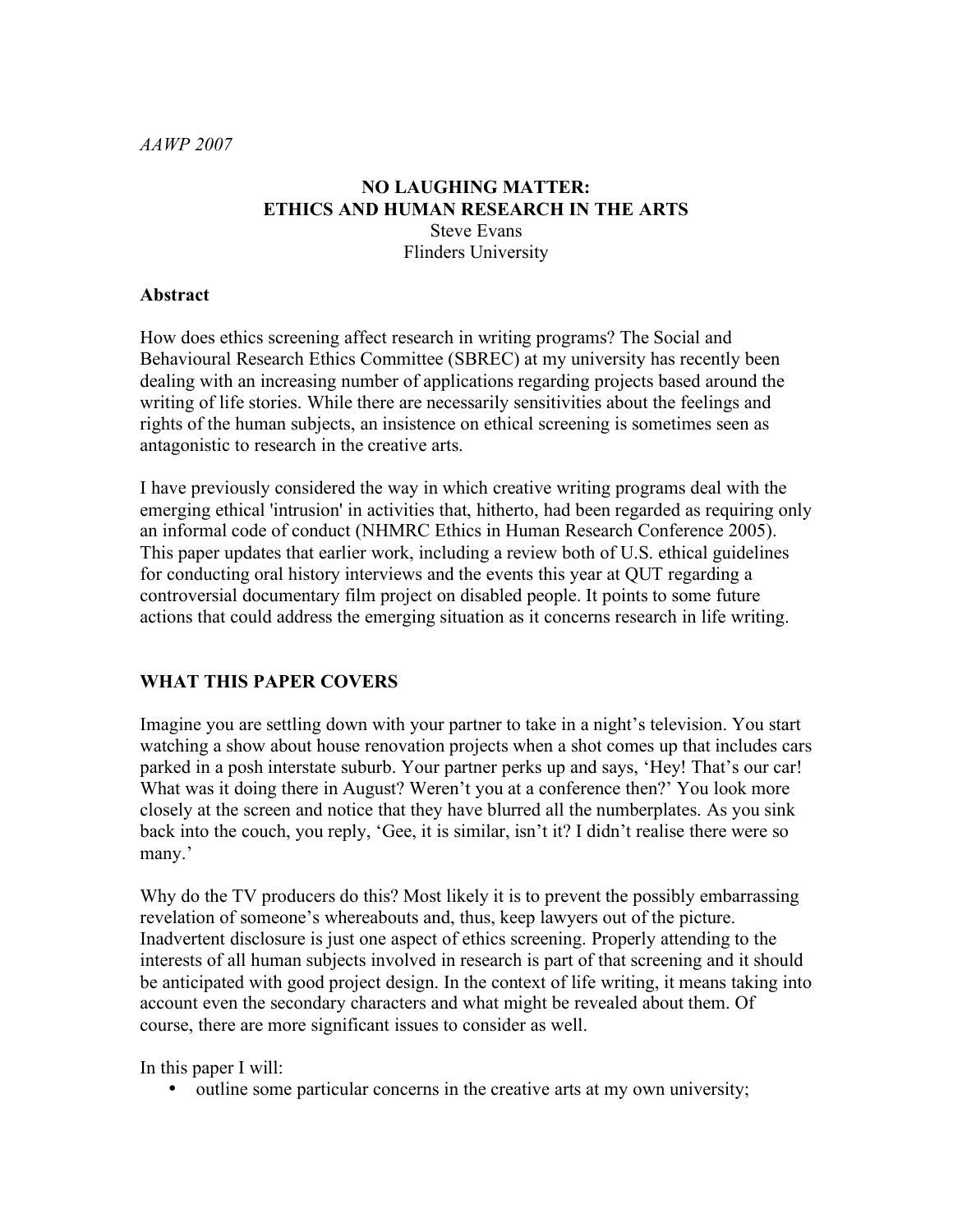- comment on the definition of research as it applies to the creative arts, initially through looking at the U.S. experience with conducting oral history interviews;
- discuss matters of 'truth' in representing human subjects;
- look at the function and importance of consultation;
- examine some pressures on creative arts students, both of an artistic and a commercial nature; and, hopefully,
- point to some future actions that could address the emerging creative arts ethical research situation.

I am not proposing a detailed analysis and differentiation of the ethical dimensions of various forms of writing projects, such as the nature of authorship in collaborative life writing. That would be a huge task, and well beyond the limits of this paper. My focus is essentially on the way in which life writing projects do or do not fit well within the regime of ethics screening in tertiary environments.

# **THE STORY SO FAR**

In much behavioural research, the emphasis is on measuring people's actions in order then to arrive at a suitable summary position; an explanation of that behaviour and an assessment of its importance. Such analysis of influencing factors, whether motivational or inhibiting, focuses not on the individual but on gaining better knowledge of group conduct. Of course, research involving human subjects takes many different forms, even in the humanities.

In the creative arts, it might involve weighing up issues of narrative structure, or analysing theories about movie audiences' preference for happy endings, or considering how landscape features in post-colonial novels, etc. These are all matters at the gross level, that is, they are considered from an aggregated view. It has been argued that this intention to generalise from results is what characterises the scientific approach to research — an issue to which I will return later. The generalising method does not apply, however, to the large amount of creative arts work that concentrates on the few rather than the many, or even on a single character. Once we move away from broad data collection and general issues of theory, we place much more weight on the individual experience, the life lived, and I would contend that we will find looming problems with ethical standards of conduct in research in this area if appropriate action is not taken.

I teach in literature and writing courses at Flinders University in South Australia. My recent discussions with colleagues and students in the creative arts, suggest a combination of ignorance and resentful curiosity about how the spotlight of ethical standards might affect their current research practices when it falls upon them. This, I think, is largely explained by three reasons:

- lack of familiarity with the protocols of research;
- the growth of postgraduate study in the creative arts, particularly in life writing (and thus a greater level of research activity); and
- increasing sensitivity within the university about protecting both the research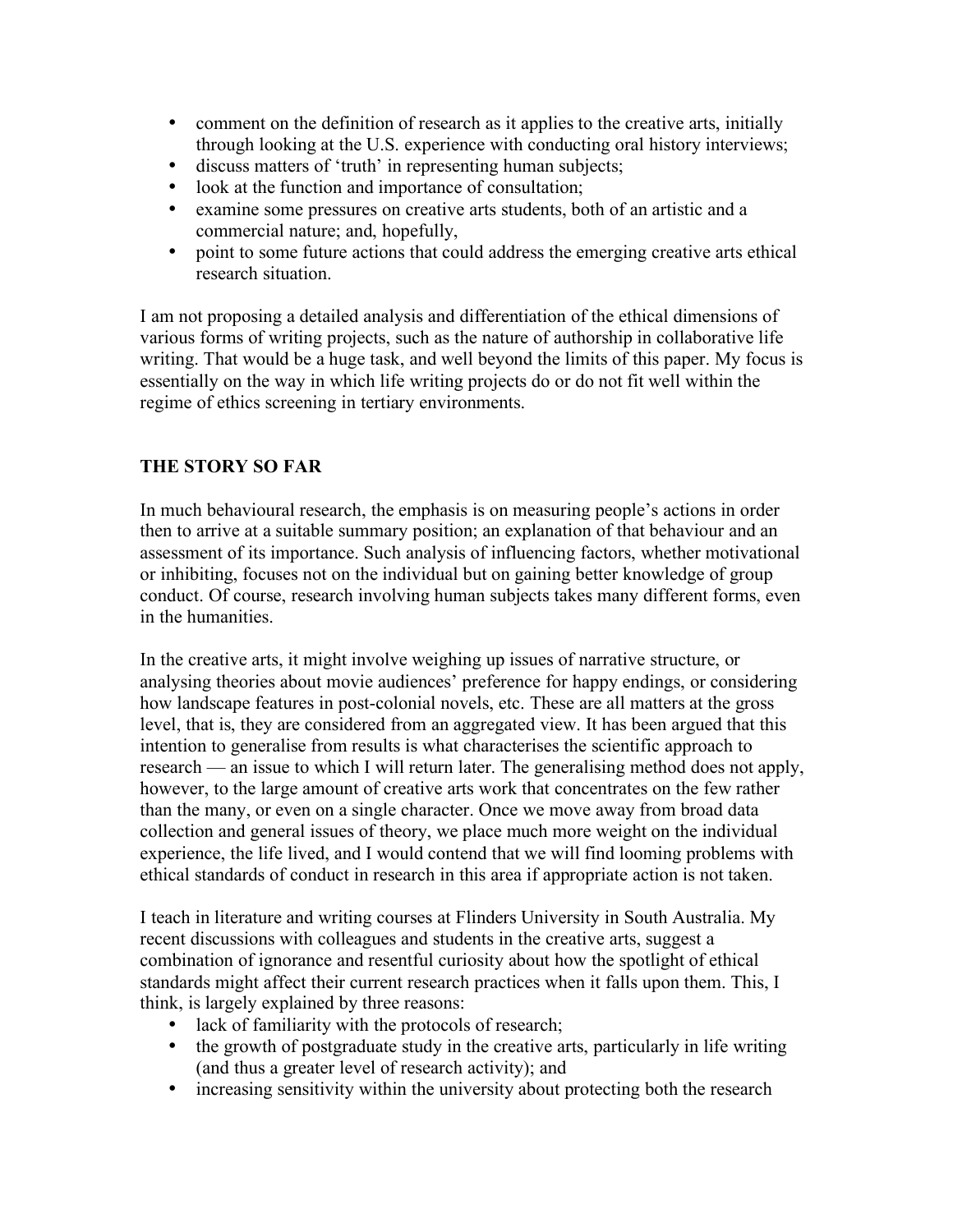subjects and its own reputation.

I held a seminar on research ethics for postgraduate students in writing programs in April 2005 that raised several queries:

- Some students questioned the applicability of current ethics procedures where the subject matter was autobiographical. For example, if a student was undertaking a creative work based on a period when she lived in Afghanistan and wanted to write about real people and events thirty years past, what ethical procedures would or should apply to her representation of these? After all, she argued, who owned the account that she was preparing if not her?
- One student queried the need to apply for permission to discuss issues of craft and writing theory with her fellow writers, where she intended to use that material in the exegesis accompanying her creative work. Can't I just have a chat with them, she asked?
- A teaching colleague questioned whether our ethics committee makes any distinction between what is appropriate ethical practice in the creative part of the PhD and in the exegesis:

Material which is based on the student-author's own experience and transformed into fiction (whether in any part recognisable by a hypothetical reader) must surely be in a different category from research material gathered for the exegesis — I / we fear that creative work could be shackled if the guidelines are applied without serious consideration for the differences between creative & critical work.

Golden, 2005: Email

This is a new and difficult territory for some students and supervisors in the creative arts. It is not unique to my university and that point was reinforced when I helped a Western Australian postgraduate student through the rationale and process for ethical approval, particularly relating to the rights of subjects who were offering oral histories (Wright, 2004, email). No researcher yet, in my experience anyway, is claiming that they must have a completely free rein in this regard, but there is some sensitivity — about both not knowing how the standards apply and about the potential impact on creative work in universities. Where, they ask, does the balance lie that will allow creative expression to exist without being stifled by administrative process? Are they right to be concerned?

It is not necessarily the case that the creative spirit is being suffocated, but there is an undeniable perception that obstacles are being thrown up by imposition of ethical procedures. So, why is it happening? What is the problem?

## **Consenting Adults**

While awaiting the issue of the latest National Statement early this year, Australian academics, Bamber and Sappey, remarked at an industrial relations conference that: 'One aspect of the "ethics industry" is that it has induced people to plan their research more systematically. However, this also tends to inhibit exploratory and serendipitous research.' Their gripe was that needs of social scientists may not be met and, therefore,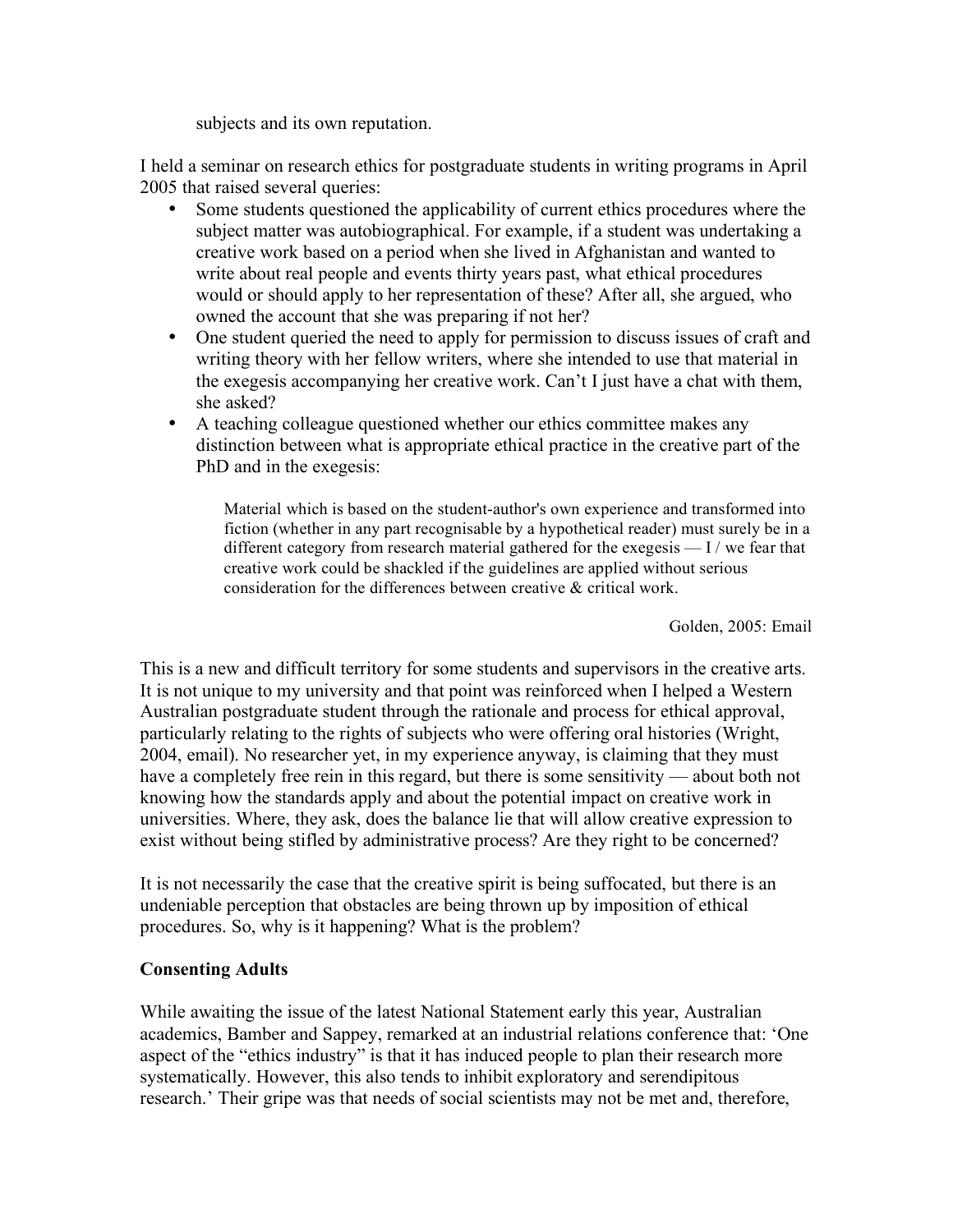'that some researchers feel the need to fly below the HREC radar.' It sounds like what a number of writing researchers have been saying (Ritchie & Shopes [n.d.]: Online).

One complaint was that 'some HRECs try to intervene in research design in ways that have no apparent connection with ethics.' Later they added, 'One of the key roles of HRECs should be to facilitate useful research, not to distort or confound it.' This echoes the comments of a number of researchers, especially when confronted with control processes originally drawn up for biomedical research (Ritchie & Shopes [n.d.]: Online; Sieber, Plattner & Rubin 2002: Online).

Nonetheless, in my experience reviewing thousands of applications, such fears need not be well founded. I believe that no comment was ever made about research methodology in my committee's written responses to applications except where there were severe shortcomings apparent (and some people do not describe their plans well). It is not the job of HRECs to design research projects; poor design is the researcher's problem. If there seems to be a notable disjunction between the stated aims and possible outcomes of the project due to flaws in research design, a comment might be offered but approval not be withheld. On the other hand, if such a defect seems likely to result in a considerable waste of time for the subjects, then the methodology might be queried and a conditional approval given. The latter situation *is* an ethics issue and the committee is entitled to protect the human subjects.

If I am not dismissing these objections too lightly, I would certainly accept that there is a *perception* of ethics committees hampering research either through the basic fact of the application process requiring extra paperwork or, and more especially, where the request for approval project is so close to the commencement date that it allows little or no time for amendment. That's a recipe for frustration, but not necessarily due to any fault of the HREC. I have to acknowledge, though, that if people say applying for ethics approval is too time-consuming or too difficult, something must be done.

## **Laughing at the Disabled**

If you want to see what fuss can arise around an issue of ethical treatment of research subjects, try googling 'Laughing at the Disabled'. In April this year, two Queensland University of Technology academics, John Hookham and Gary MacLennan, publicly criticised a film project by PhD student, Michael Noonan, for its allegedly unsympathetic representation of two intellectually disabled protagonists.

The film, a work in progress, was shown to the two main characters, the men's families, members of two disability organisations, an external psychologist, to Noonan's peers for their advice, and to a faculty ethics committee. It was screened at Noonan's confirmation seminar (the basis of approval to continue candidature) where Hookham and MacLennan firmly registered their protest. The film's title at one stage was *Laughing at the Disabled*, but after MacLennan's formal complaint that was altered to *Laughing with the Disabled* (Noonan 2007: 45). Within days of that complaint, Hookham and MacLennan 'raised concerns that the project was not given a high enough ethics rating to adequately protect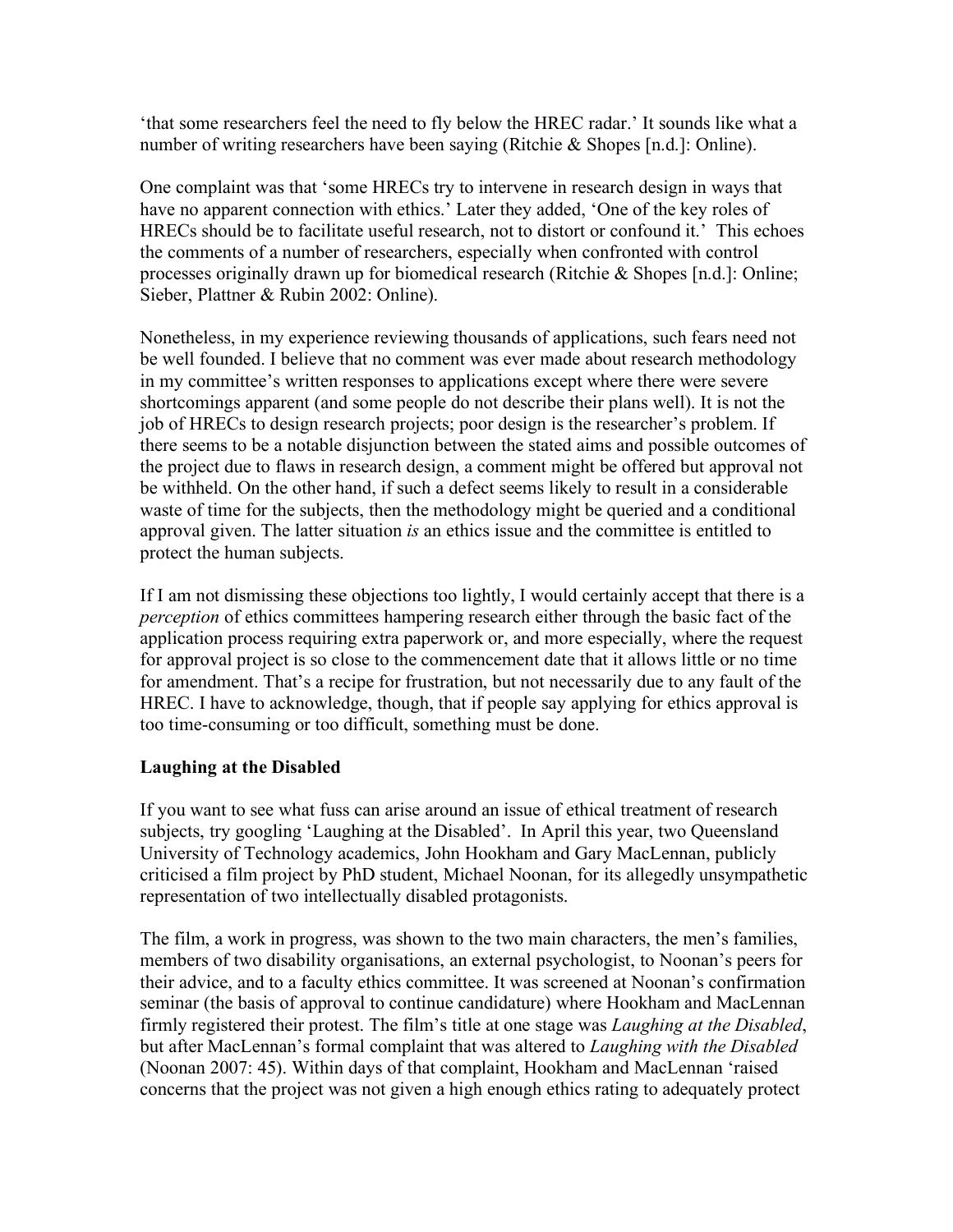the disabled men in it [and] went to the media' (McLeish 2007: Online), writing of their concerns in the *Australian* national newspaper, where they argued that:

…when we say that in civilised society it is repugnant to mock the disabled, most academics in our field appear to disagree with us. When we say it is morally wrong to laugh at the afflicted, our colleagues seem indifferent to the truth of this statement. Presumably for them it is just our "narrative".

They can take this position because in the postmodern world there are no theories, no knowledge and no truth; there are only narratives, fictional stories, all told with bias. Hookham and MacLennan 2007: 33

Now we all probably have a view about high v. low culture, and about the influence of post-modernism on what constitutes 'valid' or acceptable art. Hookham and MacLennan were initially suspended without pay, and the issue has prompted considerable press reaction over many months, including such colourful comments as 'the betrayal of people with disabilities' (McLeish 2007: Online). Argument concerning whether the stance of Hookham and MacLennan and their supporters is appropriate or not is for another place, but the case highlights the sensitivity of some research and the potential for disagreement about what is a suitable way of protecting vulnerable subjects. I presume that sufficient detail was available when the project was submitted to the HREC that gave approval, but it was clearly not adequate to meet some expectations of what constitutes fair treatment. Substitute 'writing' for 'film' and you might see what this could mean for the kind of projects that we write or supervise.

Here, instead of the more common claim that a requirement to gain ethics clearance impedes research we have the implied view that such screening is incompetent to stop or modify research that exposes its human subjects to cruel mockery. On the one hand it could be said that the public forum will ultimately deliver some final outcome, making the university's process redundant. On the other hand, one might say that the case justifies a tougher approach by HRECs, including a different moral outlook to protecting vulnerable subjects. This case has broader implications for writing about all human subjects who may end up being presented as figures of fun, or perhaps as flawed in some way and deserving our approbation. No, there is no clear-cut way to definitively chart a safe path — and why would we always opt for safety, anyway?

The question of balancing human subjects' rights over how they are represented and the author's rights to choose the manner of representation is ticklish, and can often end in court. As Couser says: 'Harm can be done to the subjects' privacy, to their reputations, even to their integrity as individuals' (2004: 42). Even with the apparent protection of documented consent and agreement on the terms of process (neither being the exclusive product of ethics screening, but expected by it), things can go wrong. Nonetheless, Couser envisages that 'we may seek to head off ethical violations by establishing guidelines for future projects' (2004: 55).

#### **Disclosure & Consent**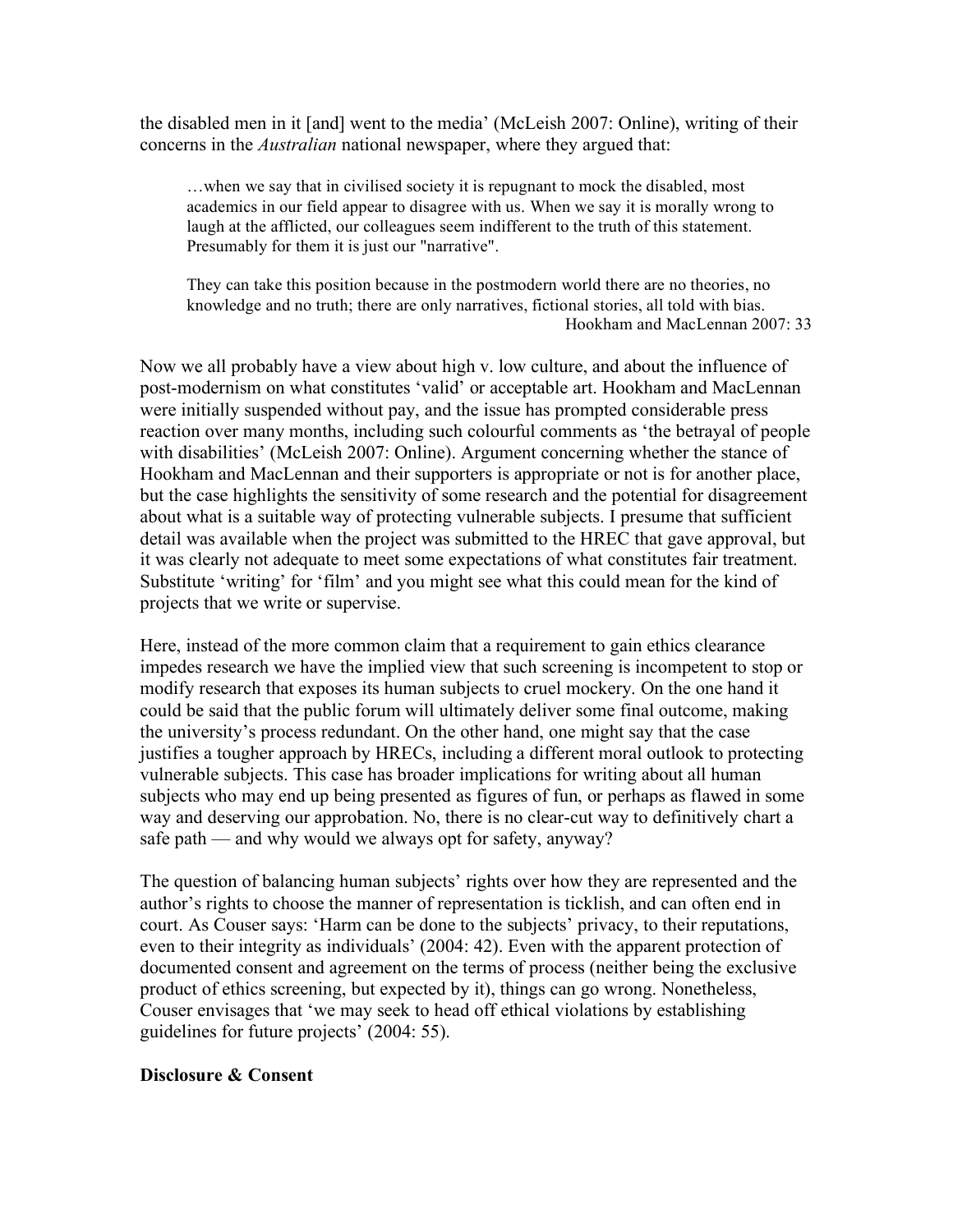What if you were supervising a student who interviewed their primary subject and, as a result, included reported statements about another person in their transcription. Is it acceptable and, if so, in what circumstances? Could such information be transferred to the final, publishable work of the student?

An Australian university copped some bad publicity in 2006 for its research ethics, becoming the focus of a show in the Radio National series, *The Health Report*. As the show's host said when introducing the segment, 'It also calls into question how ethics committees approve projects and the balance of their loyalties between protecting the public and the interests of their institution' (Swan 2006: Online). In essence, a woman's husband revealed information about her when he was asked to contribute to a telephone interview conducted for La Trobe University about 'health and relationships' that turned to detailed matters of sexual practices. The wife said that, 'I couldn't believe that somebody could come into my home via telephone…and convince somebody else to give that sort of information about me without my consent.' The team leader of this research project was actually a member of the La Trobe HREC. The dispute went to court (Swan 2006: Online).

Now this situation concerns a health project, not one of life writing, but the principals are just as pertinent. The terms of a subject's involvement with a researcher need to be clearly understood, and adhered to. They should, especially if there is any doubt, be interpreted to the advantage of the subject and his or her right to protection, including regarding the nature of their consent and their right to privacy. They should be extended to any third party who was not given the opportunity to consent, and expanded in that case. When we interview a subject of a life writing project, we should, notwithstanding any right that the subject has to withdraw from the study, thoroughly understand and respect the subject's rights.

## **RESEARCH OR NOT?**

There are some matters of definition to be decided or, at least, considered before we proceed. Earlier, I mentioned the argument that an intention to generalise from results is often used as a hallmark of scientific research and that this would seem to preclude work that focuses on an individual, such as interviewing someone regarding their personal history. There does not seem to be any specific provision in the Australian guidelines in this regard but there has been a review of the U.S. protocols that attempted to deal with it.

For some time now, ethics bodies have addressed the question of how guidelines orientated to research in medical science are being extended to the social sciences and the humanities. One of the areas of concern is in how oral history interviews are to be conducted. I mention this because it has direct relevance to the position of researchers in the creative arts; while the historian's situation is not exactly the same, there is a great deal of commonality.

Linda Shopes, of the American Historical Association and the Pennsylvania Historical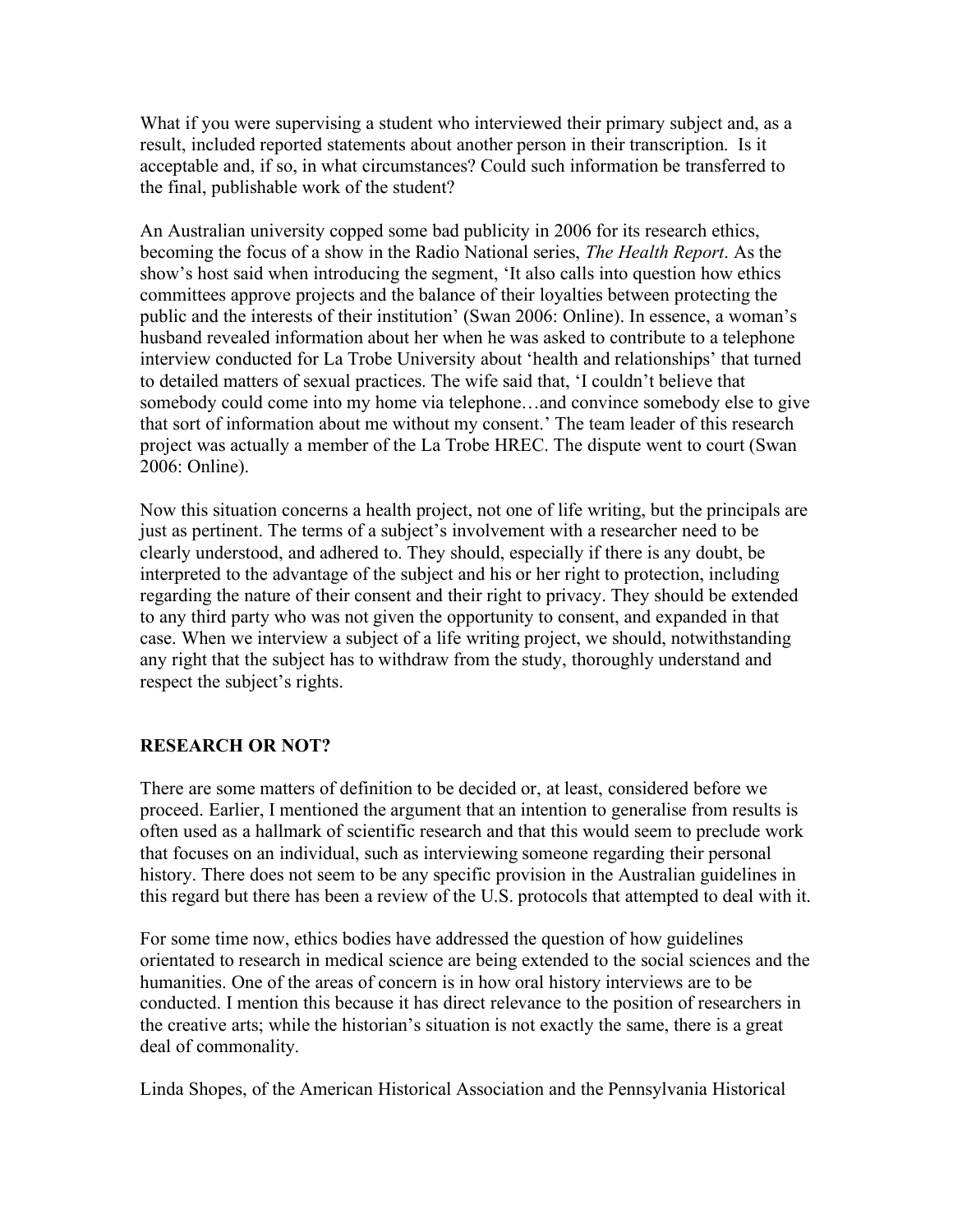Museum Commission, argued before a meeting of the National Human Research Protections Advisory Committee in 2002 that, 'the transmission of knowledge about the past to the spoken word is the oldest way in which humans have learned about our history' and that historians conducting oral history interviews are already subject to protocols (Shopes 2002: Online). She puts the oral historian's perspective on interviewing thus:

I think it's important to state that for historians, oral history is not understood as research on human subjects, but rather research with other human beings. An oral history interview is an interaction process in which the questions of the historian interviewer elicit the responses of the narrator which in turn influence the historian's subsequent questions and on and on.

The quality of an interview depends as much on the methodology employed and the relationship between interviewer and narrator as it does on the significance of the events being recalled and the sharpness of the narrator's memory.

In the words of one historian, oral history is distinguished by a "shared authority" between narrator and interviewer as they work together to develop a particular account of the past.

Shopes 2002: Online

This is directly analogous to the position of the creative artist who, in scholarly research, conducts interviews in order to construct a work depicting some aspect of a human subject. While universities' Institutional Review Boards (IRBs) in the U.S. would have been aware that oral history interviewing was classified as 'exempt' from their purview under 45 CFR Part 46 of Department of Health and Human Services Regulations for the Protection of Human Subjects, they apparently tended to include them in the scope of referable projects as a precaution — because they were risk averse and because they could (Shopes 2002: Online). Shopes thought that it was because of a critical misinterpretation of research itself:

…the meaning of the term seems to be more specific and routed in the biomedical and behavioral origins of the Common Rule. In this sense generalizable knowledge is that which seeks underlying principles or laws that have predictive value that can be applied to other circumstances for the purpose of controlling outcomes

Oral historical inquiry is the most specific of all forms of investigation, seeking to find out the experiences and perspectives of a single person. While reaching for meaning that goes beyond the specific subject of our inquiry, we do not reach for generalizable principles of historical or social development.

Shopes 2002: Online

Shopes' address is long but very much worth reading since it eloquently raises several issues of present concern, and not merely for writing practitioners in our universities. On the face of it, the position in the U.S. has changed since she spoke. A review of the guidelines there means that from August 2003 oral history interviews are 'excluded' from IRB review per Department of Health and Human Services Regulations for the Protection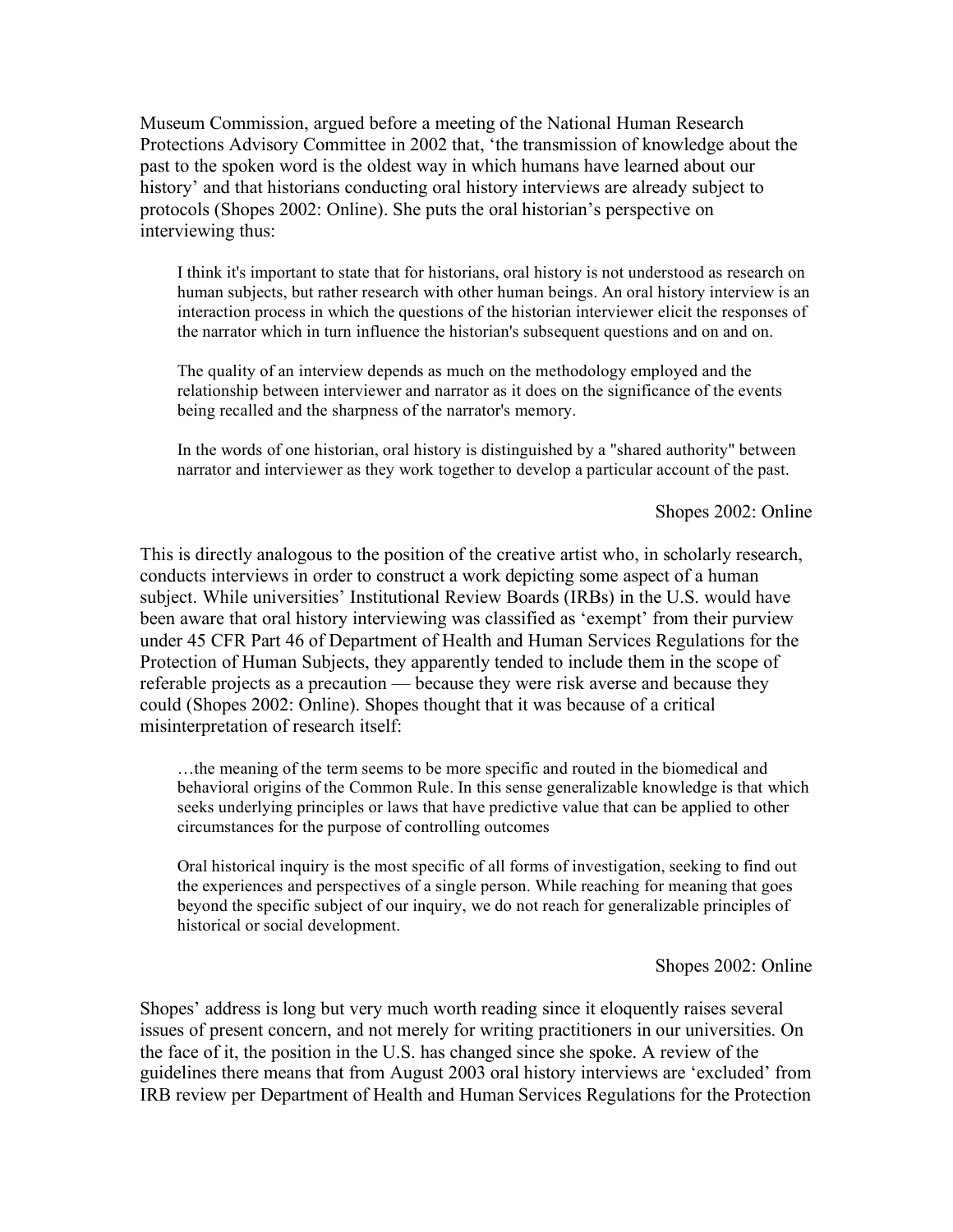of Human Subjects at 45 CFR Part 46, Subpart A: Oral History Interviewing. 'Exemption' means that specific activities that would otherwise be thought to require review have been considered and deemed not required to be the subject of an application for approval. 'Exclusion', on the other hand, recognises that some activities fall outside the scope and authority of IRB review in the first place. Thus, oral history interviews would seem to have escaped the net of ethical review by IRBs in the U.S. altogether, but this would be to draw a premature conclusion.

The exclusion was 'primarily on the grounds that oral history interviews, in general, are not designed to contribute to "generalizable knowledge"…they are not subject to the requirements of 45 CFR part 46 and, therefore, can be excluded from IRB review' (Office of Protection for Human and Animal Subjects 2004 [?]: Online). Individual universities can take up the revised approach, though I note some caution on their part as they seek to find terms to convey the principles in the best way. The IRB of the San Francisco State University, for instance, offers this advice regarding whether work in oral history falls under its purview:

It is clear that the researcher's intention plays a large part in determining whether your research is oral history or not. If you are surveying or interviewing a population with the idea of comparing, contrasting, or establishing commonalities between different segments, or among members of the same segment, it is safe to say your research will be regular survey/interview procedures with the idea of generalizing the results.

If you are seeking historical perspective on a past event or way of life, with individuals who have a unique perspective on the topic you're investigating, you may be conducting oral history interviews.

Office of Protection for Human and Animal Subjects 2004 [?]: Online

There is an important distinction here: in the specific case that oral histories are intended to produce generalisable findings, they are still subject to IRB approval. Oral historians may well discover that their own IRB still wants to hear arguments for non-application; that is, a 'justify your claim of exclusion in his case' approach being taken. Parallels can readily be drawn between some of the above and work in the creative arts, especially where it comprises interviews with human subjects. It may not be completely safe to match creative arts researchers to the situation of oral historians on all occasions but it seems a reasonable starting point.

## **LIFE WRITING & TRUTH**

Based on the foregoing, it is easy to see that life writing would be a field of creative arts study and practice that potentially offers difficulty for the marriage of ethics procedures and creative endeavour in Australia. It is an area that valorises personal and subjective accounts, so there is a strong likelihood of authorial claims to privilege, if not immunity from intervention. In the case of autobiographical writing, the author has a sense of ownership of the story even before it is written. Since it is based on experience that is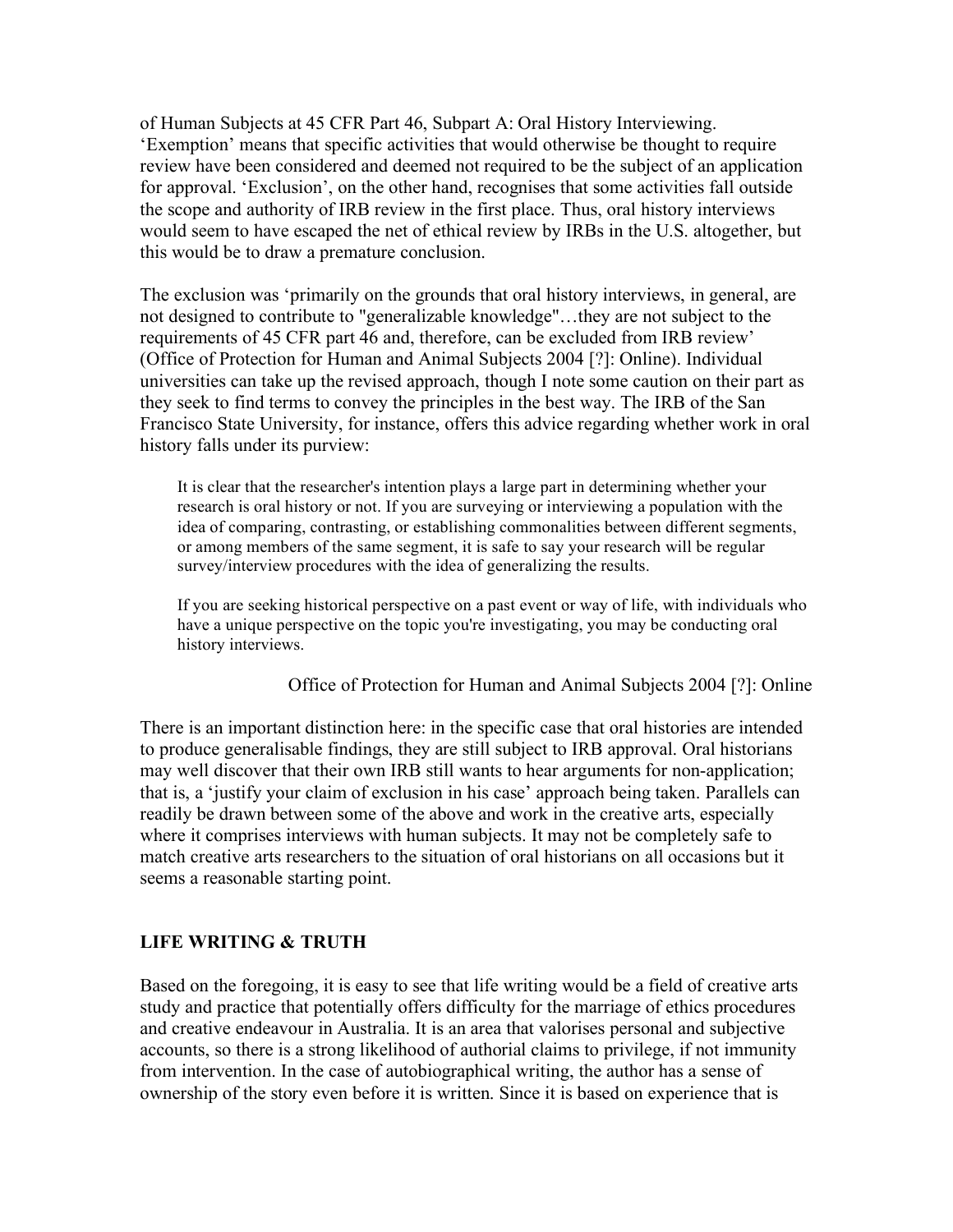unique, who else could properly tell it? Who else possesses that particular truth? To whom should the autobiographer be accountable? Overprotective as such a stance may be, these questions seem to account for some of the current nervousness about ethics procedures.

What is life writing? Rae Luckie of the University of Western Sydney, Nepean promotes a series of life writing workshops entitled Turning Memories into Memoirs. She says that, 'we are not at all involved with objective theory. Rather we facilitate the process of remembering, organising and crafting memories into memoirs' (Luckie 1999: Online). She continues, saying that 'scholars…have mapped and challenged the boundaries and canons of autobiography and biography life writing' and in this process it 'tends to cross and recross the boundaries between biography, autobiography and fiction' (Luckie 1999: Online).

US writer, Lee Gutkind, is the latest guru of creative nonfiction writing, an area that includes life writing. One of his key pieces of advice concerns notions of truth.

Creative nonfiction should read something like fiction, but simultaneously be true (verifiable and accurate) (a difficult objective considering the blurred line between fiction and nonfiction and between documentable facts and how we perceive those facts over time.

…

Creative nonfiction carries the writer and the reader into a deeper dimension of trust, truth and believability. The creative nonfiction writer may take certain liberties with the truth ( he or she may push the blurred gray barrier between fiction and nonfiction to the limit ( without breaking through to the other side.

Gutkind 1996: 16

This seems a bit of a cop-out, but one has to be practical: truth and verifiability are ideals. How often have you heard it said that there is more than one truth? In addition, not everything that is true is capable of being verified ( that would require always having reliable and observant witnesses, for one thing. Even were one to be in possession of the 'truth', any editor knows that what you leave out is as important as what you leave in. The truth, the whole truth and nothing but?

Authors do not always offer a true account; some revel in their capacity to play with notions of truth by teasing the reader, and this leads to divided opinions among reviewers and teachers. In her essay on such unreliable narration, Donna Lee Brien wrote that, 'ethical biographers and autobiographers work with veracity as their aim (this is the motivation for all that research, after all) and this striving for veracity is respected, and expected, by readers' (Brien 2002: Online). Nonetheless, life-writing students are aware of the creative possibilities of blurring the truth and may happily take up such devices.

A relatively new development is the overtly partly-invented biography, one that uses the tools of the fiction writer more obviously to present a person's life. Edmund Morris's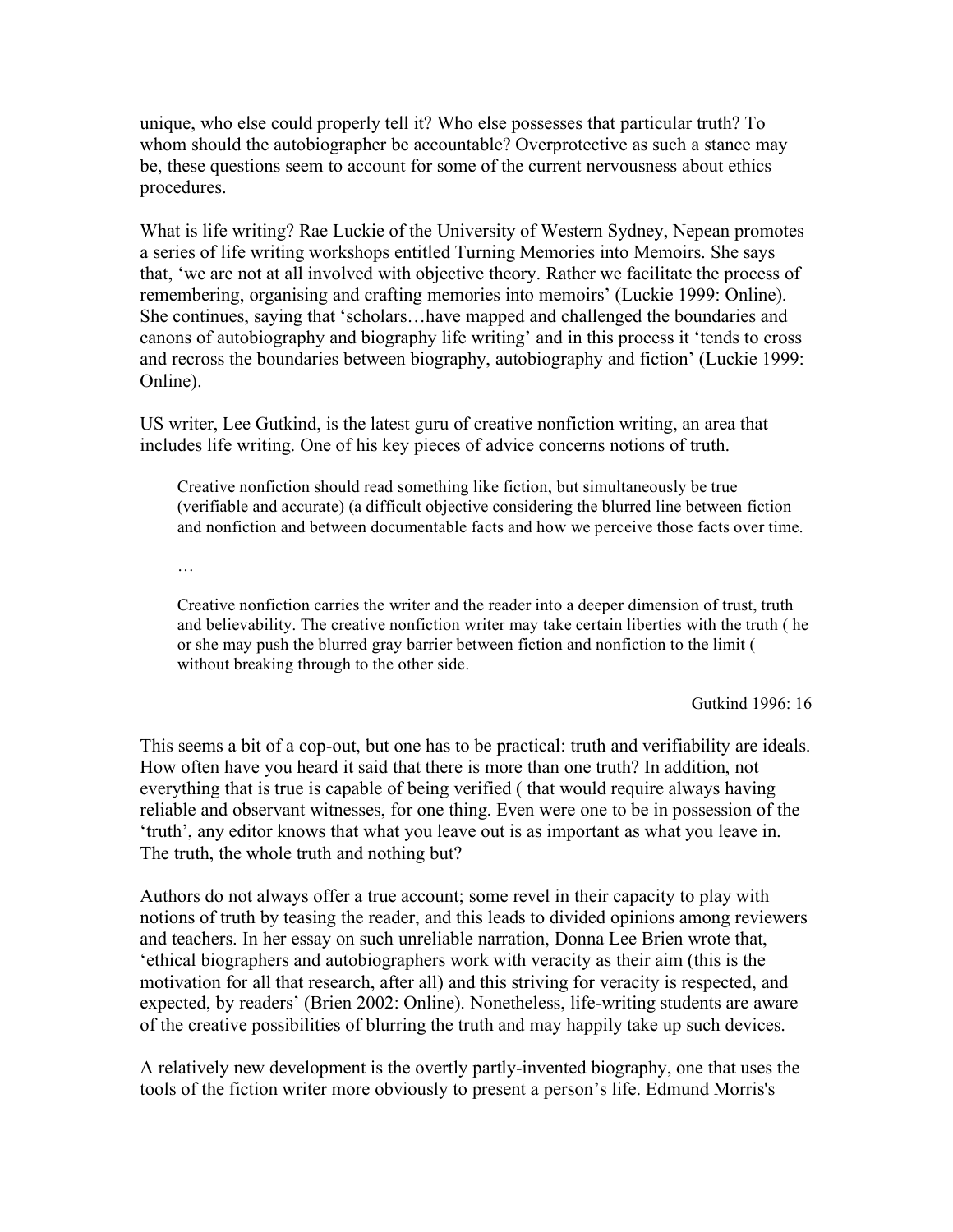biography of former US President, Ronald Reagan, titled *Dutch: a Memoir of Ronald Reagan*, was released in 1999. The controversy that followed its release centred on the fact that Morris created a fictional narrator who was present at all of the key moments in Reagan's life. Morris called this device, 'an advance in biographical honesty' (Kakutani 1999: Online).

How much licence has a creative writing scholar got, for instance? Nobel Prize winning author, J. M. Coetzee, comments as follows on the way that truth and fiction are critical in both novels and autobiography:

I take an autobiography to be a personal narrative distinguished from narrative fiction by the assumption on its readers' part that it adheres to certain standards of truthfulness, and perhaps distinguished as well by an inspiration on the part of its writer to tell the truth. For that reason I take autobiography to be at least an intention, a kind of history rather than a kind of fiction.

The kind of verifiability to which autobiographical narratives are subject has been limited, however, since much of the time, perhaps most of the time, they will be concerned with events, thoughts and feelings that are known to one person alone in all the world.

For that reason, the element of trust on the part of the readers has to be strong: there has to be a tacit understanding, a pact, between autobiographer and reader that the truth is being told.

Coetzee 2000: 12

But truth is not enough. Gutkind recounts the experience of a writer who 'allowed herself to lie' in order to produce a book that she felt she could not have produced without such artistic licence at the draft stage. She tried to edit out the 'lies' after they had served her creative purpose and then sent the manuscript to the parties represented in her book. None of them asked for any changes to be made, despite the fact that the author could not be certain everything in it was now true (Gutkind 1997: 117-118). The critical issue was that the people who were shown the manuscript were willing to accept her account as serving the truth adequately enough (my words) rather than it being a complete and fully accurate account. On the other hand, if one of them had disputed something in it, what would have been the extent of their right to expect a change? It would have depended largely on the nature of any prior agreement as to such rights — and that brings us to consultation.

#### **CONSULTATION**

Assuming that an autobiographer intends to write about particular events and characters in her past (a normal practice, of course), a real problem may be one of access: how does one reach and obtain agreement from subjects only known many years earlier? And what is the cost of getting it wrong, of presenting a version of the past that is strongly contested? Publishers have found that a book dealing with real people can be an expensive affair (in time if not money) when there is dissatisfaction about style and content, and especially when there are arguments about factual content. This raises the prickly issue of what constitutes agreement from the subject parties, and how to get it.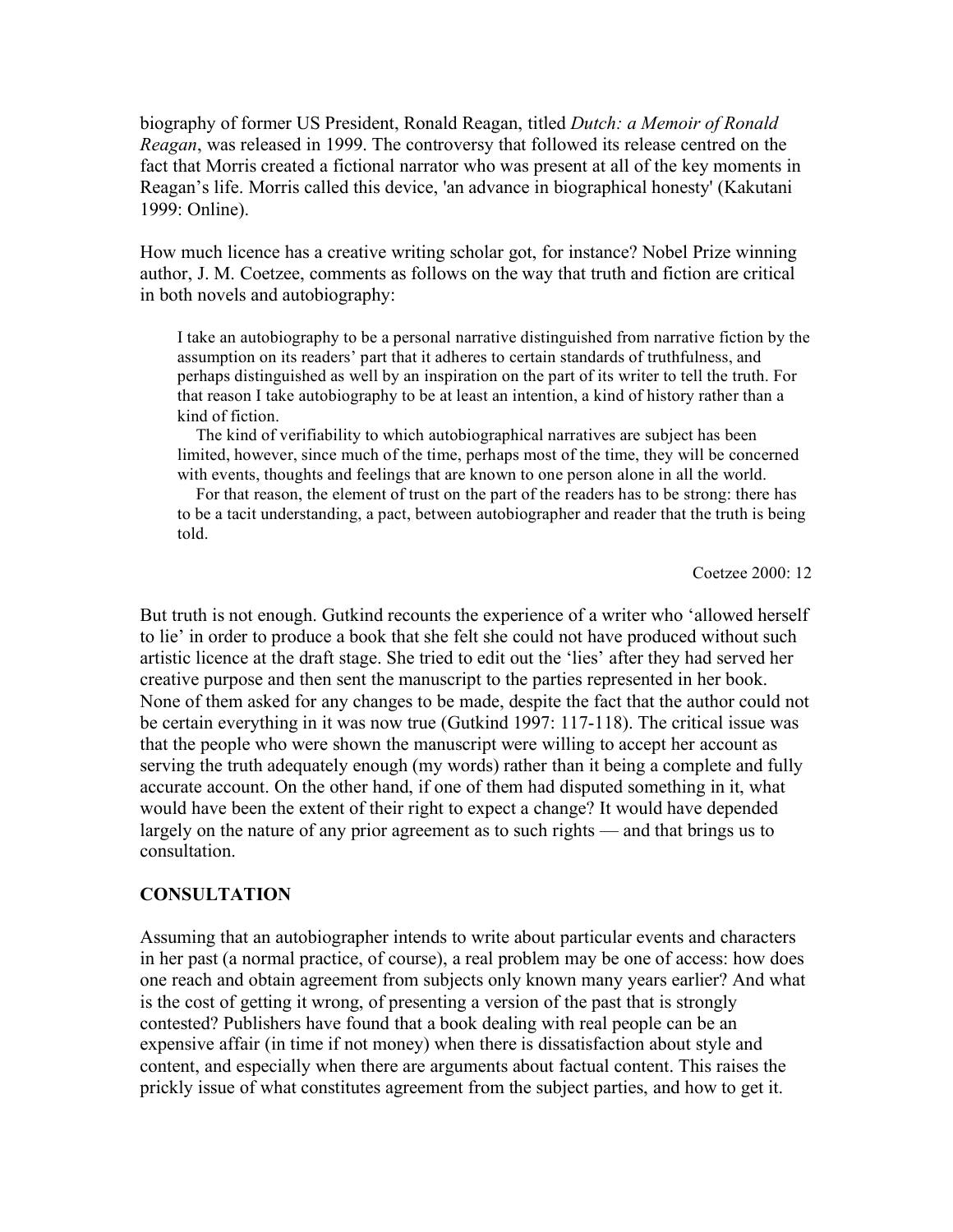Consultation between writer and subject offers the chance to reduce argument but it does not guarantee accuracy or agreement. In 1999, Fred Kaplan was working on an approved biography of the celebrated US writer, Gore Vidal. At one stage, Vidal rang him to ask for access to the manuscript and was refused, as Kaplan was entitled to do according to the terms of an agreement that Vidal had signed. Vidal had even written at the start of the process that: 'Naturally, Mr.Kaplan must have a free hand in writing his book, and I shall exert no control' (Kaplan 2001: Online). Vidal's next step was to get a lawyer to demand a viewing. The tussle continued and though Kaplan resisted the legal tactic he did allow Vidal to see his quotes in the manuscript. Vidal eventually accepted them apart from requesting a very few stylistic changes. There was discord later, though, which pitted biographer and subject at each other again. In the end, Kaplan, wrote:

I don't for a moment regret having undertaken my life of Vidal. I learnt a great deal. Immersing oneself in the complexities of someone else's life is an unparalleled opportunity to enlarge the person one has been up to that point. Writing a life is somewhat like reading a novel

Kaplan 2001: Online

Maybe our students would not have had the tenacity or the resources to keep up such a fight, but that ís not the real issue here. There was an original agreement of process signed by the subject, Gore Vidal. There was a mutually understood and documented set of ground rules, notwithstanding the later disputes in this case. The existence of this agreement stood to protect both parties and to clarify the terms of the project. But this happened in the cut-throat world of commercial publishing, didn't it, so how would it have any relevance to tertiary research?

#### **TERTIARY STUDY & COMMERCIALISM**

One of the criteria commonly attached to assessment of creative works in postgraduate study is that each should be of publishable quality. A student's novel, for instance, should compare favourably with what one might find on a normal bookshop shelf.

Putting aside the difficulty of how one could assess this attribute, especially when so many worthy manuscripts are rejected (and, arguably, so many poor ones are not), there is still the matter of audience, the potential readership. How does an author in the world of commercial publishing anticipate the demands of an intended readership, and what effect would this have on the style and content of his writing? Students in tertiary creative arts are no less susceptible to these considerations, especially now that so many universities expect that the better manuscripts will actually be submitted to commercial publishers.

Tom Shapcott is an Australian author in many fields and held the inaugural Chair in Creative Writing at the University of Adelaide from 1998 to early 2005. At his retirement function in April, one congratulatory speech consisted substantially of listing the publishing credits of students in his courses. Professor Shapcott is a great mentor to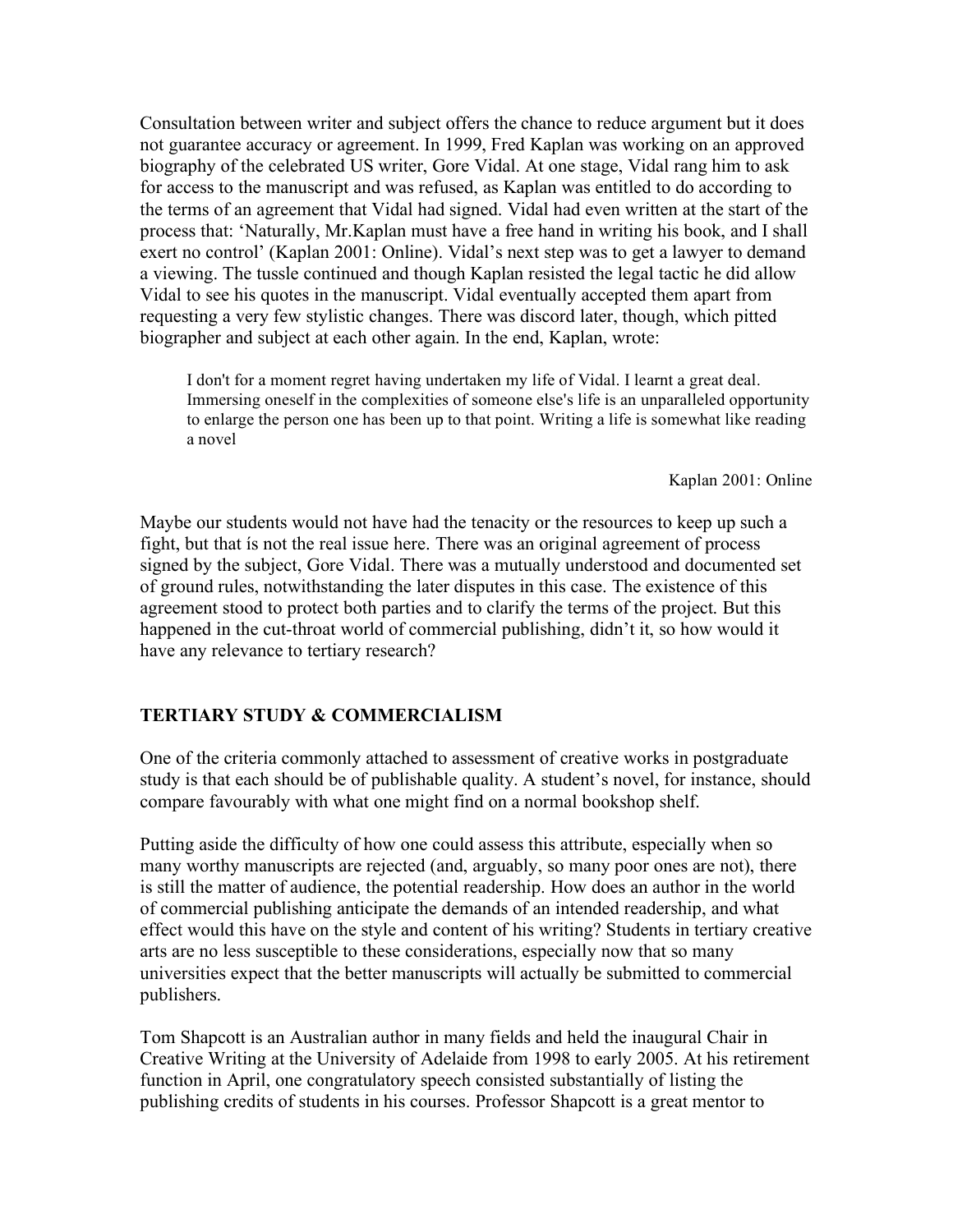writers inside and outside the university, but is this the way we are heading? Notwithstanding that supervisors ought to understand that not every 'publishable' work will actually be published, there is pressure on students to produce work considered worthy of publication.

Louise Adler, chief executive at Melbourne University Publishing, one of only four university publishing houses in Australia, feels that many submitted manuscripts are not ready for the academic market let alone the general one. An example of wider publishing success, she argues, is Maggie MacKellar's *Core of My Heart, My Country*, which was transformed from a 'traditional doctorate' through editorial work by Drusilla Modjeska: ' …the author had managed to convey a sense that these women's stories were not merely of historical significance. The reader felt they mattered now. A writer had brought these stories back to life' (Adler 2004: 28). Where there is a publishing success, it seems to be where 'established scholars offer alternative ways of thinking about writing', such as Iain McCalman's *The Seven Ordeals of Count Cagliostro* after it was 'sold to the Harper-Collins behemoth and edited for a general readership' (Adler 2004: 29). In both of these cases, there is a clear message that the prospect of being published is enhanced when texts are edited to promote elements of story telling that appeal to the broader market.

If research in this area is to be hailed a success when its output reaches and appeals strongly to a general readership, then it will be prey to use of the techniques that maximise that prospect. Is this inimical to good research and to the ethical standards that we routinely apply, however?

# **THE PRIMACY OF STYLE & NARRATIVE MOMENTUM**

Would you choose to read a story that lacked dramatic impetus? Would you watch a movie in which the central character was as a limp machine that avoided personal challenges; or who merely climbed a steady gradient of tasks leading to some kind of predictable reward such as community respect? It's a different matter if the character is simply incidental to the story, and placed before us principally to help the primary objective of conveying factual detail. As countless writing gurus have advised, it is often more effective to convey knowledge through parable, through 'showing, not telling', so that sketching a life-like character in action may accelerate learning. But that's using a character in a subsidiary and purely informative role. It is not the same when a key character is fully in view.

The highly imaginative reconstruction of an episode in someone's life may be sufficiently entertaining (that is, marketable) to gain publication, even if it is produced as the creative component of a higher degree. A student's accompanying dissertation on the uses of particular techniques of writing craft to recreate actual events will almost certainly not be published: it's a case of 'don't show me the sports car's workshop manual, take me a for a ride in it'. Scandal and dramatic intrigue win audiences. As George Walden observes in his review of a biography of author Graham Greene: 'The question this book raises is not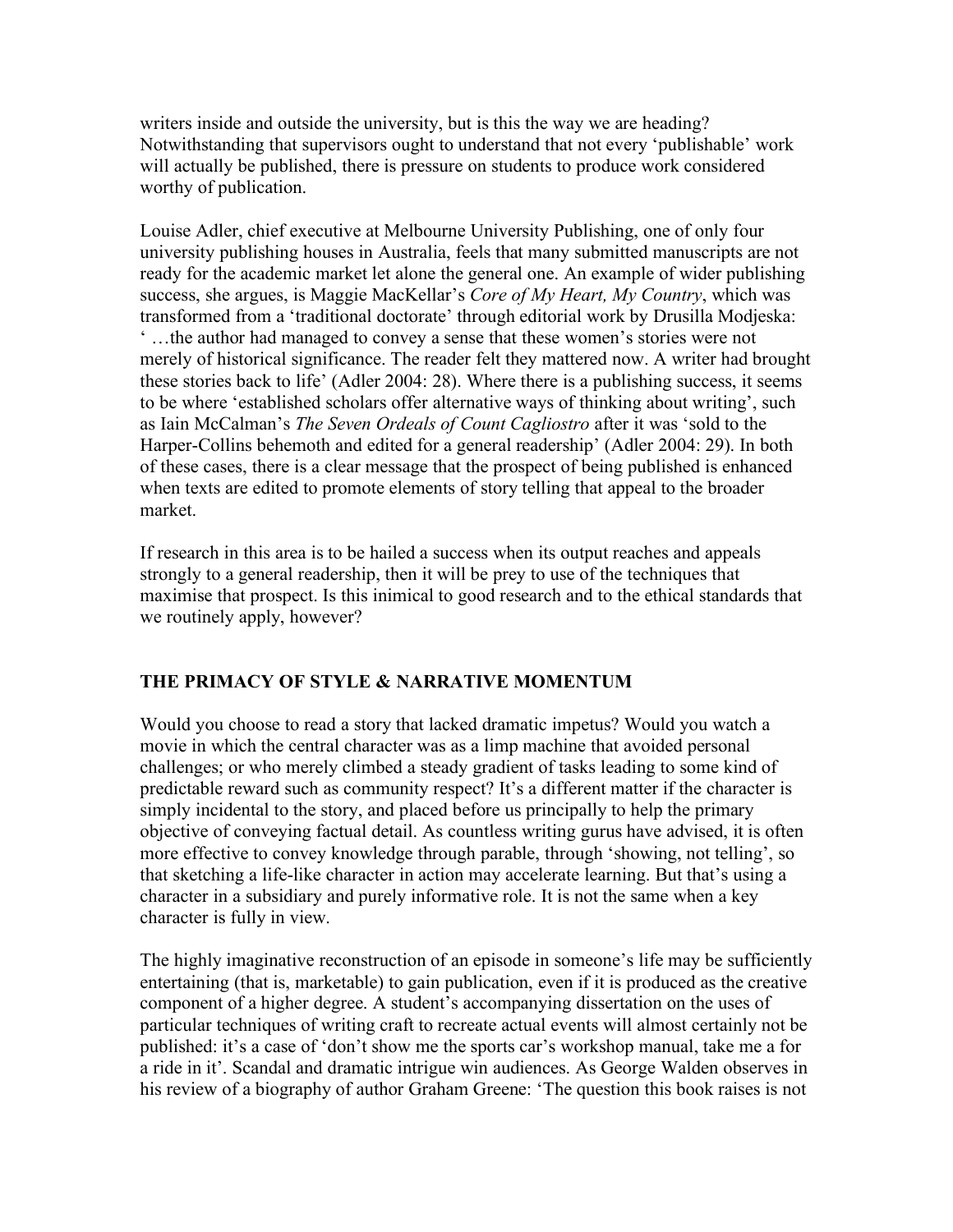how many prostitutes Graham Greene bought in a lifetime, or the state of his soul, but his choice of biographer. No one wants his life probed too acutely' (Walden 2004: Online).

A vicarious pleasure in reading autobiography and biography is that someone else is admitting to faults and paths of blemished behaviour, or having them revealed. Melbourne scholar, Rosamund Dalziell, argues that: 'Shame is so pervasive in Australian autobiographical writing that it is difficult to find autobiographies in which its traces cannot be identified' (Dalziell 1999: 273). Given publishing's tendency to promote stories of shame in order to lift public interest and thereby boost sales, there is all the more reason to protect people who are the subjects of research when it will likely lead to them being represented in print.

The staples of story telling are threat, choice, and conflict — and characterisation, which is at the heart of life writing, is no exception. We learn about characters from seeing what they do at critical decision points, when they are faced with moral choices. It is unlikely that anyone will consistently make wise and compassionate decisions on every occasion, and the curve of our own learning paths suggest that we would not believe such saintly characterisation in film or in print. So, the subject of a biography might have reasonable cause for concern. What reader wants to know about a character who is and always has been pure of heart? No conflict, no story. This reinforces the need to highlight for our students that in the normal course of life writing they are likely to bring their subjects into question, and that their subjects deserve to know the extent of their potential exposure before they accede to interview.

In her book on writing workshops, Carol Bly devotes a whole chapter to aesthetics and ethics — one of the few such books to even announce that ethical considerations might be relevant (Bly 2001: 235-278). Oddly, though, the chapter is entirely about how one should not allow aspects of style to displace taking an ethical position: it does not directly refer to ways of acknowledging human subjects' rights in the process of research or in subsequent artistic representation. Similarly, in her chapter on sources for writing life stories, Patti Miller only once mentions that some interviewees may find discussions painful (Miller 1994: 47). Theodore A. Rees Cheney also presents a chapter on ethical matters at the end of his *Writing Creative Nonfiction*, a book I use frequently in my classes, but it too dwells mainly on issues of faithfulness to truth and the rights of the reader not to be fooled (Rees Cheney 1987: 217-232). It does not address fully informing the subject, gaining their consent, or arrangements for their review of the manuscript, etc. So, it seems that the issue of human research subjects tends to be glossed over.

As my teaching colleague asked, should we treat the dissertation differently from the creative work when it comes to ethical standards, in other words, being less strict about the latter? If you wanted to increase your chances of making money from publishing, you'd probably tackle celebrity biography and discard the exegesis anyway. Michael Cader of *Publisher's Weekly* in the U.S., reported that the top five biggest publishing trends there were memoirs and biographies, political science, science, diet and health (Cader 1999: Online). But then, if you had identified the fast track to publishing wealth, perhaps you would also discard tertiary learning and its associated financial burdens, and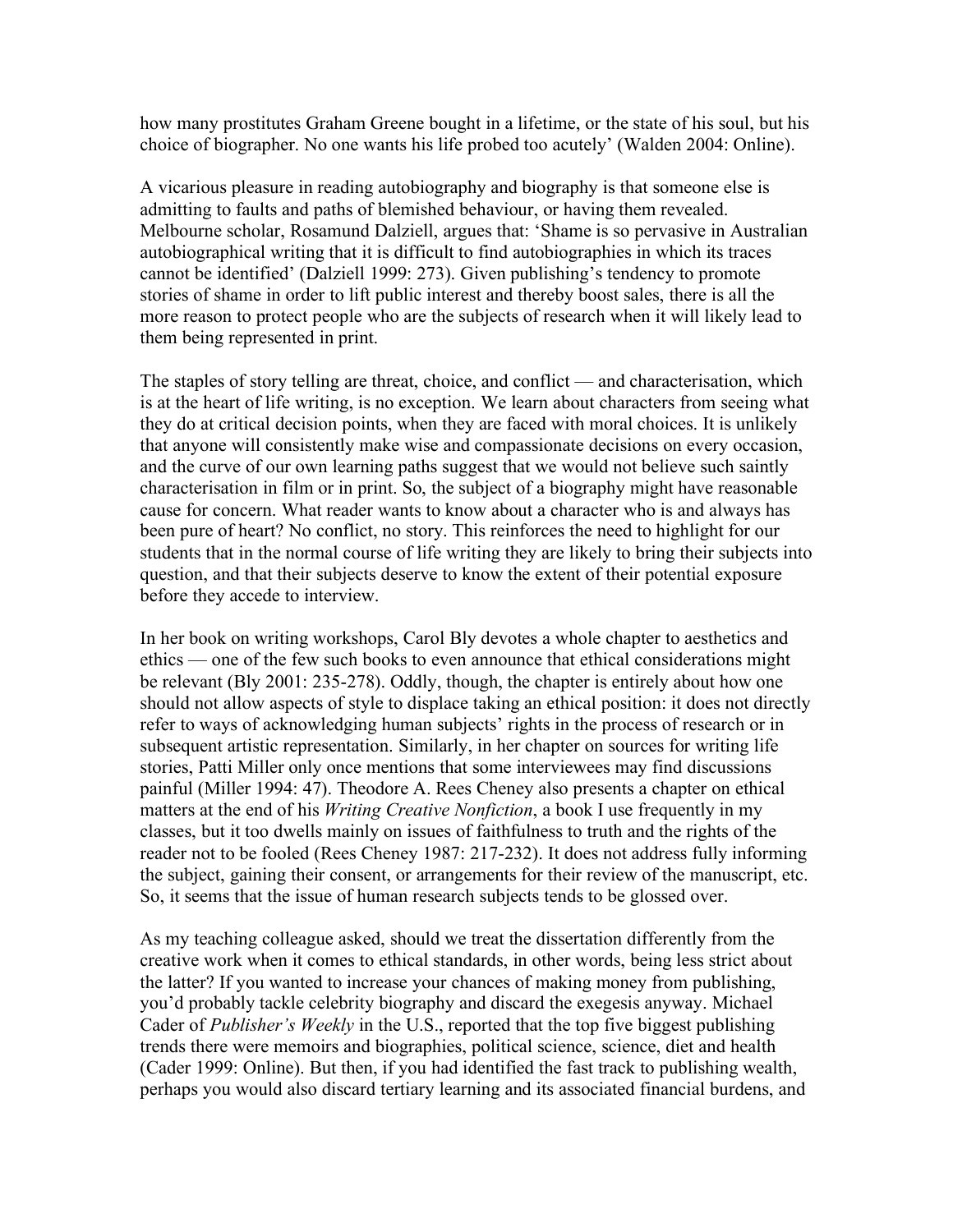simply get straight down to research and writing unencumbered by the strictures of ethics committees.

What propels a story for most readers is not the amassing of historical detail but the careful employment of dramatic elements. A life story needs to have impulsion and a sense of veracity, and one way to achieve this is through the skilful use of dialogue letting the reader 'hear' the characters speak. Denis Ledoux remarks in *Turning Memories into Memoirs* that all dialogue should be authenticated (Ledoux 1993: 105) or if the author is relying on mere intuition or possibly faulty recall, she should say so (1993: 99) — but not all dialogue moves a story along, and if it does not it should be dropped unless it presents factual detail that is vital to the story. What survives in a tale is what underpins the development of plot. In a commercial market that may mean adhering to editors' ideas of what will excite a readership rather than what serves principles of ethical behaviour — until the lawyers come running, of course.

I suggested earlier that conflict is a common engine to excite reader interest. Life writing is history writing and it has to deal with actual events, including conflict. I am currently involved in updating the history of a community arts organisation in which there was once a loss of funds and accusations of embezzlement. Naturally, that is an episode that is important to the history of the organisation and to reader interest. The question now is how to relate this incident in sufficient detail to respect the truth yet still afford adequate protection to the parties concerned.

## **WHAT TO DO?**

At the beginning I asked whether there was an irreconcilable conflict underlying the notion of applying existing ethical research standards to the creative arts. Could, and should, the supposedly more liberal process of creating imaginative texts and film only properly develop if it had correspondingly fewer ethical restraints, or at least different ones, that recognised some unique properties of the creative arts? It is argued that both the act of creative production and the forces of commercial production seem to demand that our students' output offers a larger-than-life narrative if it is to have any chance of public acclaim, but isn't that antithetical to our assumptions about the rights of human research subjects?

I want to put the research component of life writing into the context of what universities and similar educational institutions typically require in terms of the ethical conduct of research. The National Health & Medical Research Council (NHMRC; http://www.nhmrc.gov.au/) is the body that formulates policy regarding the ethical conduct of research in Australia. Its initial focus, as its name suggests, was not research in the humanities or social sciences as much as health care and medicine. Nonetheless, its concerns translate fairly readily across the divide. We have to deal with it because our institutions subscribe to the protocols of the NHMRC through various Human Research Ethics Committees (HRECs).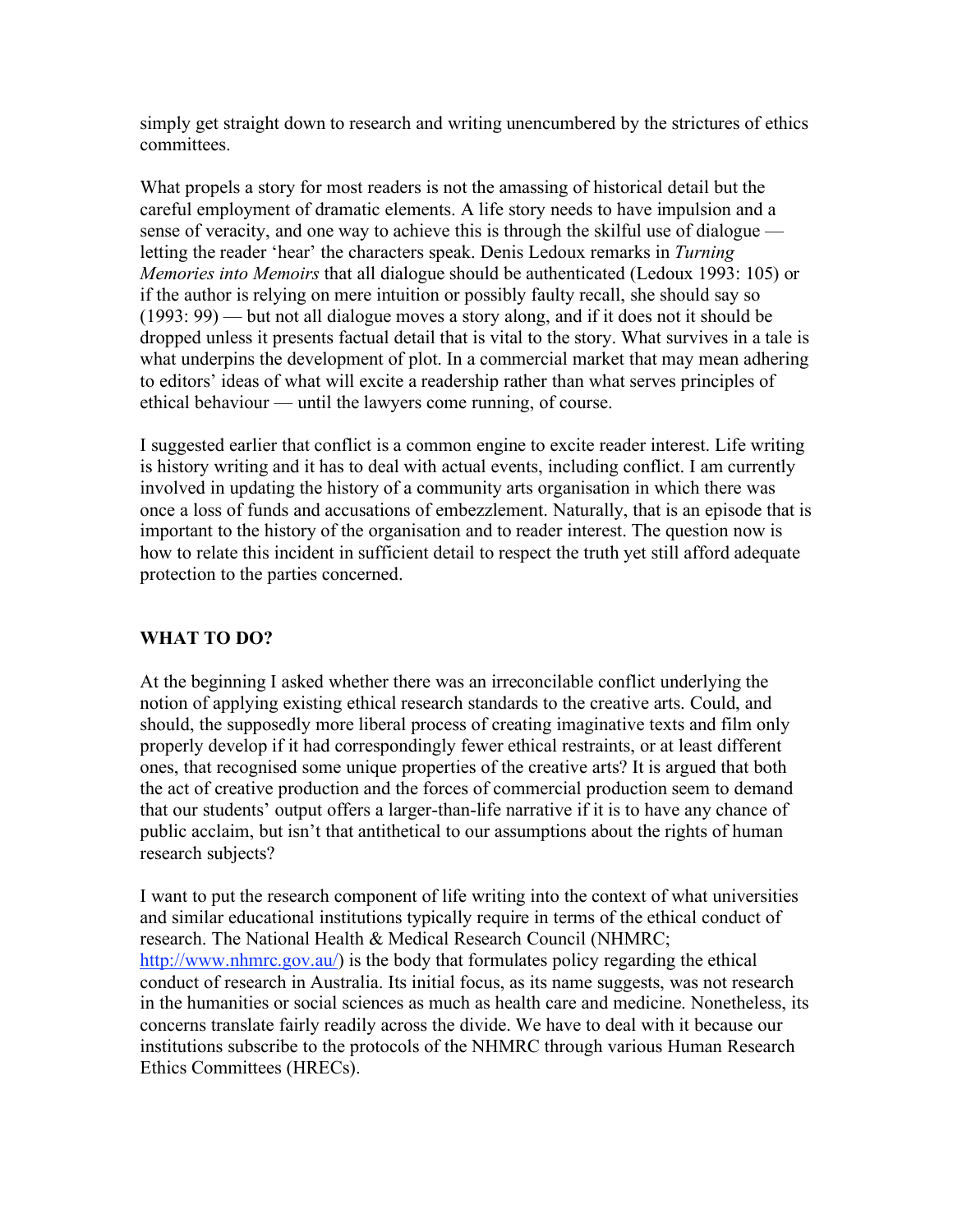The principal document of the NHMRC is currently the *National Statement on Ethical Conduct in Human Research 2007*, which is also known as *The National Statement*. One of the key goals of the NHMRC is to ensure that the benefits of research are not achieved at undue cost to human subjects. This does not mean that the human subjects must not be hurt by our research, or made happier by it! They may indeed suffer some discomfort, but it should never be without appropriate warning or without appropriate consent. That is the kind of thing that the *National Statement* addresses.

Now think about what that may mean for the life writing projects. The very juice of life writing often derives from drama, scandal, conflict, danger, and revelation. That is hardly the stuff likely to protect its human subjects from psychological stress or even damage to reputation. For the student undertaking a life writing project, this may raise some crucial difficulties in meeting the requirements imposed by their university for conduct of necessary research. I will try to deal with the current state of play in this respect.

How do we maintain the urge to bring worthwhile stories, the very evidence of our research, before an audience in the face of what may be seen as censoring and bureaucratic regulation? With HRECs each handling up to 1000 applications for ethics approval every year (NHMRC 2007b: 3), why would you want to get in that queue? Well, you may not have any other option but to do just that — unless you are prepared to conduct your research on the sly, and risk the university disowning you when legal difficulties arise, for instance. There is some light on the horizon, however.

The Australian Health Ethics Committee (AHEC), which sits under the NHMRC, periodically provides advice to the various institutions' own ethics committees. [Had enough acronyms yet?] In the context of research for quality assurance purposes in health care, one of the advices published by the AHEC recommends that HRECs establish policies for the 'efficient review of low risk quality assurance proposals' including the use of delegates to 'avoid creating impractical and/or unnecessarily large workloads or delays' (2003: 2, 8). Indeed, the 2007 iteration of the *National Statement*, provides that low risk research may be reviewed under other processes than reference to an HREC, and that 'institutions may also determine that some human research is exempt from ethical review', though it adds that proposals must still be judged ethically sound in terms of the *National Statement* before research begins and full funding is released (2007a: 8).

So, how might we avoid reference to a full Ethics Committee? Various ways of treating low risk projects are set out at 5.1.20 of the *Statement*, including review by a department head or committee, or a delegate of an HREC (2007a: 79). What then can be exempted from review altogether? The key tests for exemption to be allowed are that research projects involve both 'negligible risk research' and only the use of existing records with non-identifiable data (2007a: 18, 79). Here is what the provisions of the Statement say about low risk and negligible risk:

2.1.6 Research is 'low risk' where the only foreseeable risk is one of discomfort. Where the risk, even if unlikely, is more serious than discomfort, the research is not low risk.

2.1.7 Research is 'negligible risk' where there is no foreseeable risk of harm or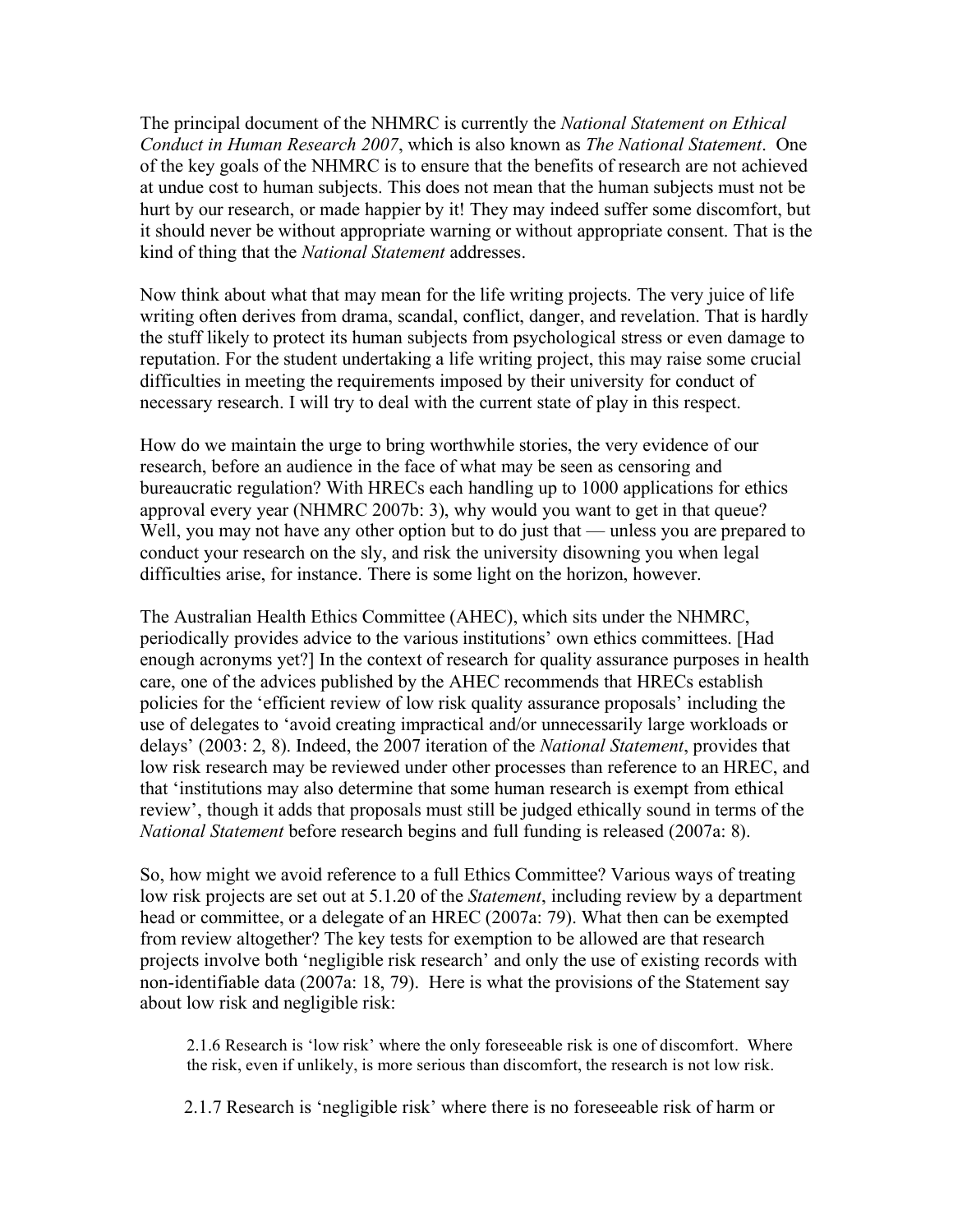discomfort; and any foreseeable risk is no more than inconvenience. Where the risk, even if unlikely, is more than inconvenience, the research is not negligible risk.

2007a: 18

This sounds like some life writing research might be seen as low risk, but to qualify as negligible risk and not be caught by the need for any review at all, there is still the second test to be overcome, regarding use of existing records that will not identify the subjects. This envisages research without any primary contact being made with the human subjects themselves; hardly likely with writing a biography, for instance. Don't give up yet, however! The low risk road may not be so hard.

Where an appropriate approach could be determined for fast tracking the approval of low risk proposals for research involving human subjects, the authority to make the relevant decisions could be delegated to individuals or small sub-committees. It would not seem too much to expect that where low risk research proposals are routinely of the same nature the delegate could approve them without detailed analysis or delay. This would seem to allow for recognition of the similarities of many life writing projects, for instance. Welcome to the fold! No longer will students have to live with the sin of having avoided ethics approval. But it would not be a complete escape clause; the particular issues attached to each project would still have to be considered, including divulging the actual risk to the subject that is posed by the writing project. Each subject's life would present its own set of potentially embarrassing or otherwise damaging facts and claims that would have to be recorded with care.

But what's the fuss? This work is only going to sit in an archive somewhere, isn't it? The only people to actually see it will be you and your supervisor and maybe a couple of examiners, right? No. We are increasingly encouraged to seek publication of research papers in prestigious journals with wide circulation, and there has always been the push to create work of a publishable standard in the more commercial sense. On top of this, we also have the growth of digital archives of research papers that opens access to a broader readership than before. While certain protections can be put into place to withhold the life writing product from public scrutiny, such acts would seem antithetical to the very reasons that we write.

The NHMRC also says it is looking for national adoption of one application form and a mutually recognised national system of ethics review, both signs of a continuing intention to achieve a more standardised and efficient system (2007b: 5). The NHMRC attitude, as evidenced by the publications on which I drawn, seem to affirm some important principals — ones that I think ought to assist us in the conduct of our research that involves human subjects, viz:

1. where research proposals are regarded as low risk, they could be handled efficiently by delegates of the HREC rather than entering the larger and potentially delaying process of review by the full committee;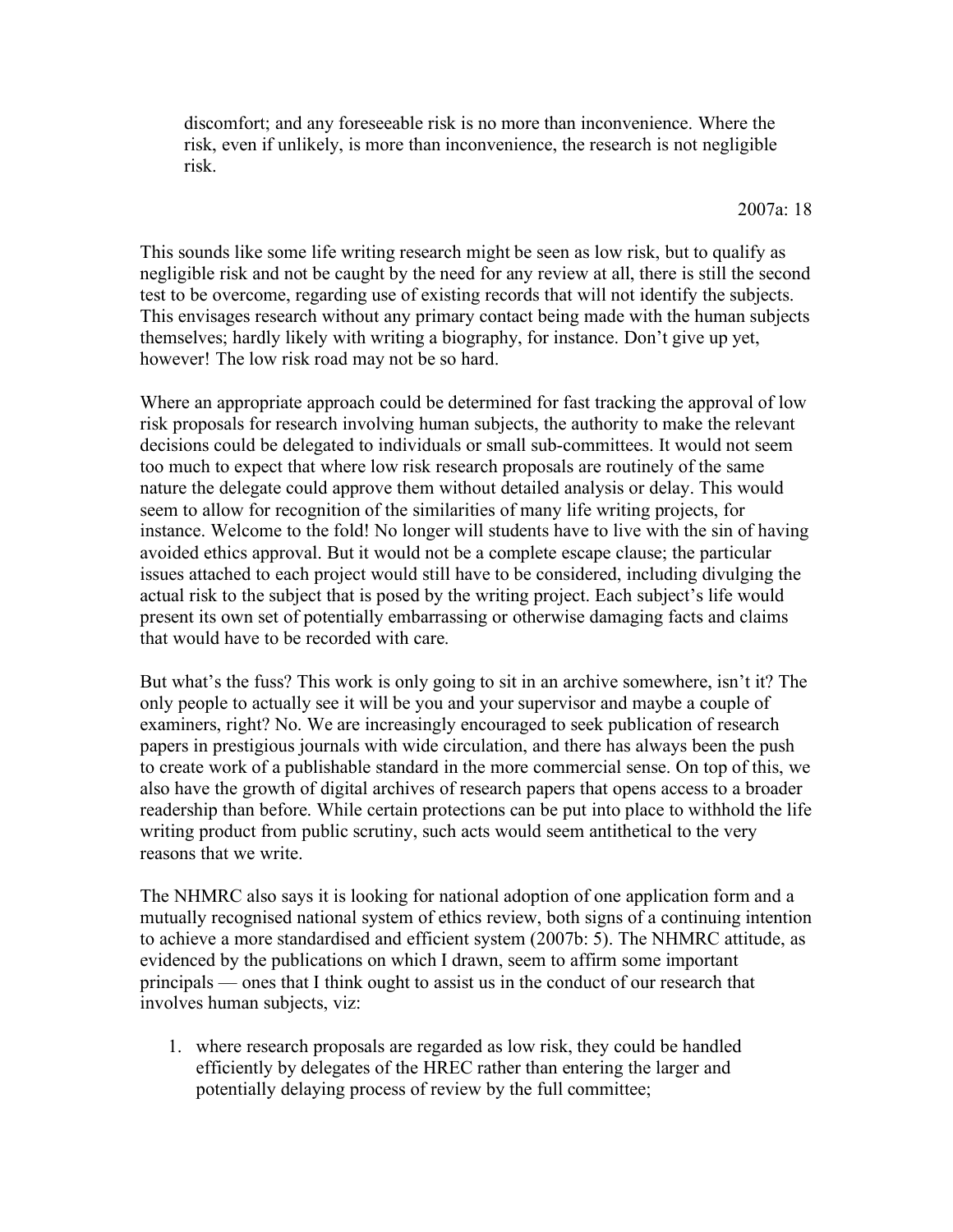- 2. there is an ongoing need to assess the way that certain situations are dealt with by registered HRECs, thus acknowledging that a certain kind of project might be routinely treated expeditiously as low risk, or exempted from ethical review; and
- 3. a standardised, national system would allow every research proposal of the same nature put forward for approval of an HREC in an institution governed by the NHMRC guidelines to be treated consistently.

What does this mean in practical terms for the typical life writing student? If these ambitions of the NHMRC were to be realised, it should mean that some kinds of research could be exempted entirely from the process of application to and approval by an HREC. Commonly encountered, low risk proposals could be captured by a set of guidelines and criteria that indicate the necessary characteristics for exemption. Some projects need never go beyond the supervisor's initial checking for conformity. A local Research Ethics Advisor could be consulted for confirmation, where necessary. Standardisation of processes for ethics approval should be a good thing, if handled properly.

What can you do to help yourself? The HRECs don't give retrospective approval, but for your future research activities it would help if you familiarise yourself with the *National Statement*, at least in broad terms. Crucially, I suggest that you do more:

- 1. ask you supervisor if they know the ethics application process
- 2. if you are a supervisor, look up the guidelines
- 3. ask whether you have an Research Ethics Advisor (REA) or similar in your area
- 4. check whether there is an approved delegate of the HREC (who may be an REA) whom you can see
- 5. push for information sessions on ethics approval processes

Beyond that, there is one more thing I would strongly argue for and that is that the AAWP formulate a policy on the appropriate methods for handling ethics approvals in the case of research typically undertaken by students and other researchers in its normal areas of interest. It should address both the behaviour of the HREC and the researcher, and could include, but not be limited to, describing typical projects and the ethics issues that could be expected to arise from them. AAWP should be proactive in this aspect of our work, so that the administrative aspects of ethical research are consistent with our understanding of the aims of the research and the rights of both writer and subject.

Ethics and creative nonfiction are not natural enemies, however. Lack of familiarity on the part of students and supervisors can be overcome. Achieving this will mean formally providing for discussion of general ethical and legal issues in the creative arts, and informing students and staff about their home institution's relevant policies and procedures. That information could be offered through core postgraduate seminars and be imbedded in tutorials at the undergraduate level in specialised writing and film courses. Gerber endorses the approach suggested by van den Hoonard, that HRECs should, *inter alia*, more actively engage with qualitative researchers:

- using terms that are meaningful to them;
- exempting some kinds of research activity; and
- looking beyond traditional scientific research methods.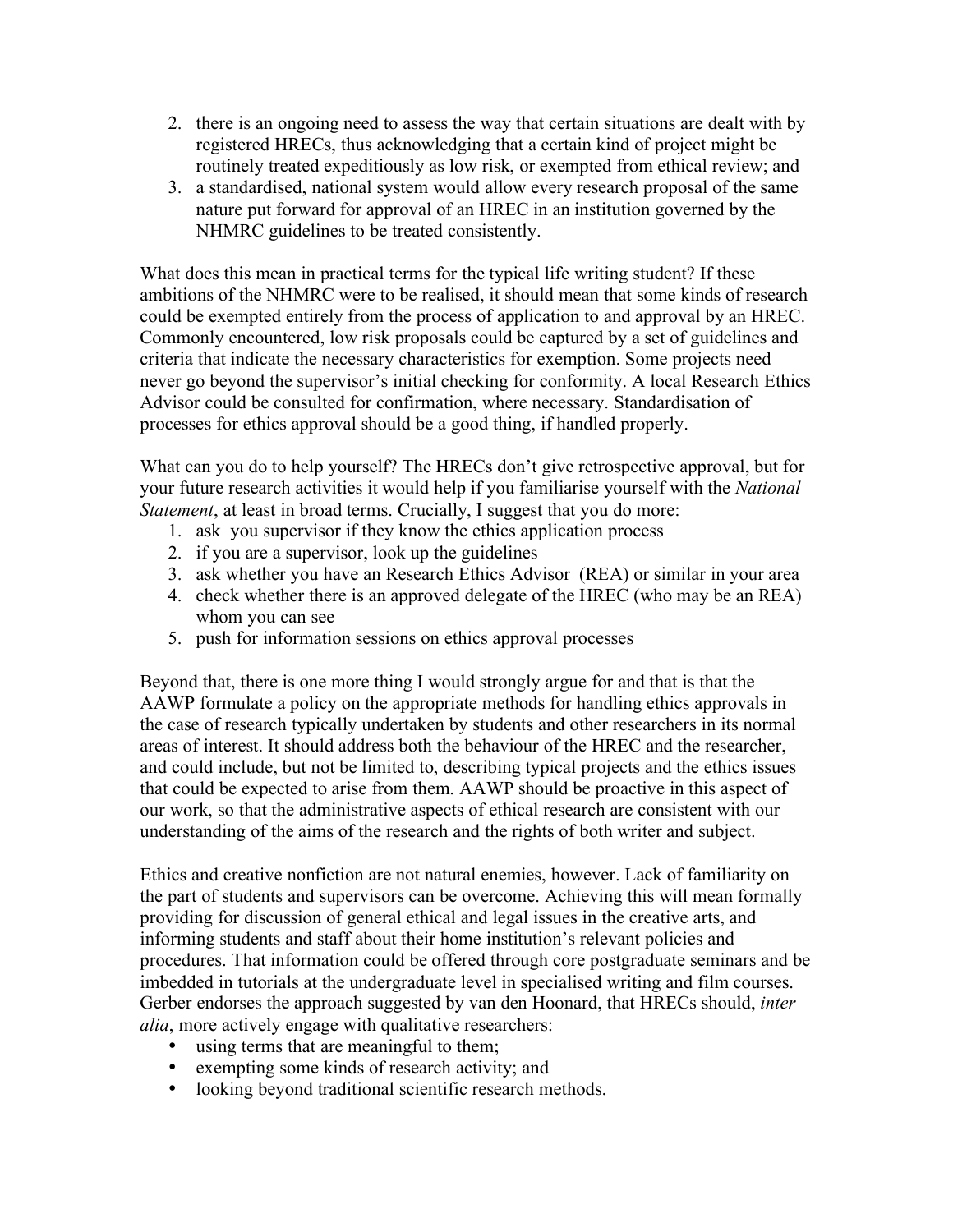In the US, recommendations to IRBs include to 'seek ways to streamline the process' and to 'offer to consult with researchers as they design their research and as they prepare their protocols' (Office for Human Research Protections 2005: Online). Particularly in light of the U.S. experience, it would also be worthwhile considering special provisions being created for research guidelines when oral history is involved. The need to apply for approval for all life-story research, including autobiography, could then be reduced without overlooking risk to subjects. All cases could be better handled if ethics committees were fully informed of the typical processes of creative arts projects. Creative arts students do not yet have specific protocols of the kind already set for oral historians in the U.S., but these could be created — perhaps with direct input from professional bodies like the Australian Association of Writing Programs.

Creative style need not be compromised, though planning and allowing for the passage of applications through the ethics approval process would be necessary; project planning would have to change accordingly. Life writing produced at our universities can be dramatic and compelling while still preserving the reasonable protection and interests of its subjects. It need not suffer artistically when observing ethical principles in research and preparation. Indeed, making students aware of ethical considerations should be promoted as part of the work of informing them about how the commercial publishing and film world should operate ó at its best, anyway. In turn, that will make them better informed and better prepared for research practice outside the university environment. The human interest story, as developing in our creative arts studies, is not only consistent with ethics procedures but also may actually be helped by it at the same time as protecting the interests of its human subjects.

Bamber and Sappey recommend 'having separate HRECs for health scientists', adding that 'in the social sciences and humanities, consent should be required only in certain cases, where for example there is potential for defined and specified harm.' The first suggestion is unnecessary at Flinders and, presumably in some other institutions, where there is already such a division of committees, but it may be appropriate elsewhere. Their second suggestion seems to underestimate the potential for harm, but it does signify an understandable desire for streamlining the processing of applications.

I would hope that Bamber and Sappey, and other researchers who feel beleaguered by HREC protocols, endorse my suggestion that the AAWP take up the challenge to directly influence the way in which we manage our engagement with ethics screening. Indeed, as Bamber and Sappey say in concluding their remarks, 'researchers…should discuss these issues with their HRECs. They should engage with the ethics processes in constructive ways rather than just filling in forms and passively accepting edicts.' Chris Cordner, Chairman of the working party that most recently revised the National Statement on Ethical Conduct in Human Research, and Colin Thomson, Chairman of the Australian Health Ethics Committee responded by saying that:

…where the statement does not offer specific guidance, or where its application may be uncertain, researchers and HRECs should draw on other guidelines in particular research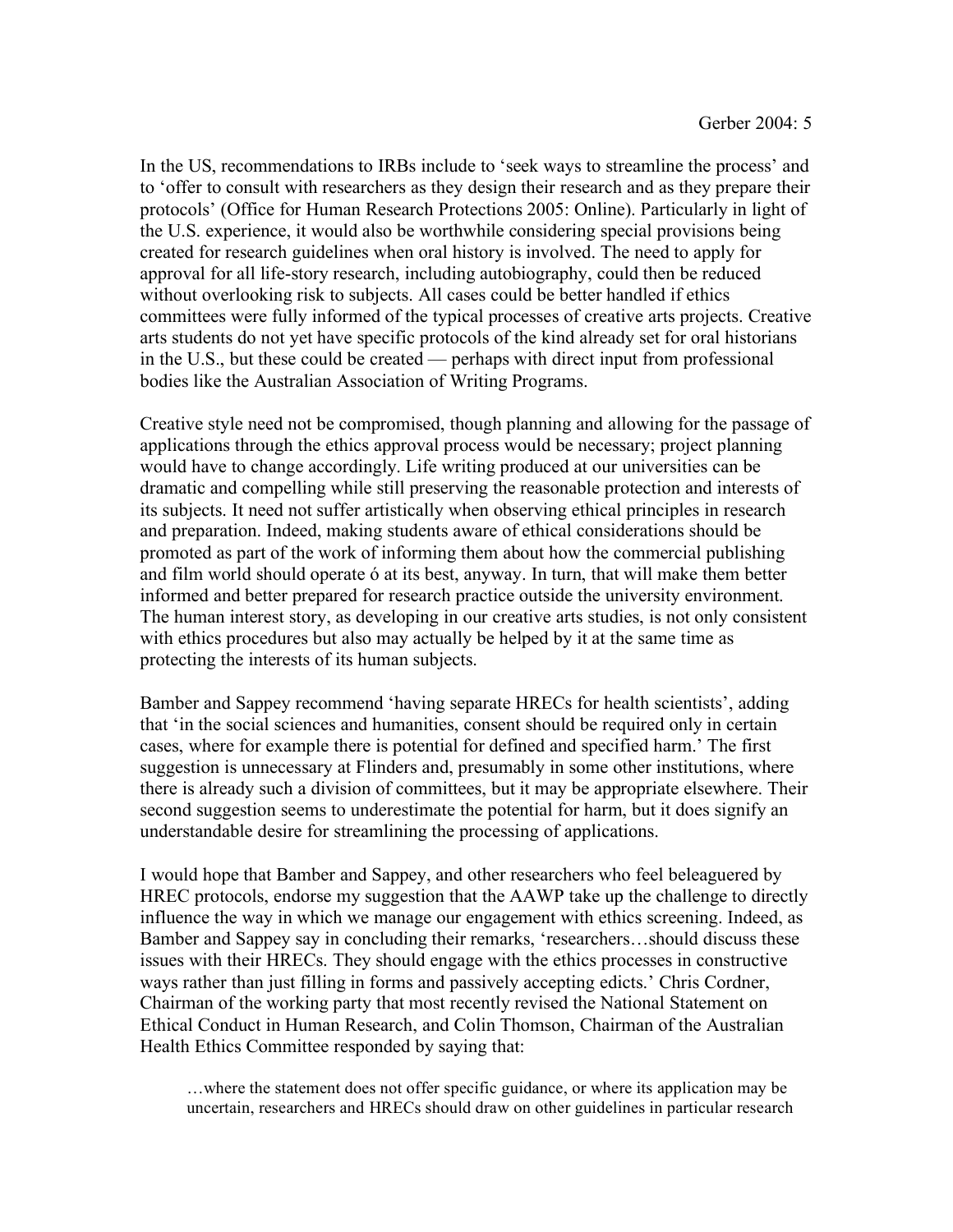fields that are consistent with the statement. If HRECs do this, the problem of inconsistency among HRECs…should also be reduced.

Cordner & Thomson 2007: 24

*Steve Evans is a writer who teaches literature, writing and theory topics at Flinders University, where he was on the university's Social & Behavioural Research Ethics Committee for several years, and where he is currently a Research Ethics Advisor.*

#### **References**

- Adler, Louise 2004, 'Let's end this dissertation dissipation', *The Australian*, 3 November, pp. 28-29.
- Bamber, Greg & Sappey, Jennifer 2007, 'Consenting adults and the path to truth', *The Australian: HigherEducation Supplement*, 21 February, p. 40.
- Bly, Carol 2001, *Beyond the Writers' Workshop: New ways to write creative nonfiction*, New York: Anchor Books.
- Brien, Donna Lee 2002, 'Being honest about lying: Defining the limits of auto/biographical writing', *TEXT* Vol 6 No 1 April (Online). URL: http://www.griffith.edu.au/text/school/art/text/april02/brien.htm [accessed 2 May 2002]
- Cader, Michael 1999, 'Sleuthing for Truth in Memoir', *Publishers Lunch*, (email newsletter), 28 July.
- Coetzee, J.M. 2000, 'Fictions of the Truth', *The Age*, 13 May.
- College of Communications 2004, 'The Exclusion of Oral History from IRB Review', Institute of Communications Research, University of Illinois (Online). URL: http://www.comm.uiuc.edu/icr/faculty/research/Appendix\_II-Oral history.pdf
	- [accessed 10 May 2005]
- Cordner, Chris & Thomson, Colin 2007, 'Ethical guidelines', *The Australian*, 14 March, p. 24.
- Couser, G. Thomas 2004, *Vulnerable Subjects: Ethics and life Writing*, New York: Cornell University Press.
- Dalziell, Rosamund 1999, *Shameful Autobiographies: shame in contemporary Australian Autobiographies and Culture*, Carlton South: Melbourne University Press.
- Gerber, Rod (2004, March). Review Note: Will van den Hoonard (Ed.) (2002). Walking the Tightrope: Ethical Issues for Qualitative Researchers [15 paragraphs]. *Forum Qualitative Sozialforschung / Forum: Qualitative Social Research* [On-line Journal], *5*(2), Art. 1.

URL: http://www.qualitative-research.net/fqs-texte/2-04/2-04review-gerber-e.htm [accessed 27 September 2007].

Golden, Jill 2005, Flinders University Department of English & Culture Studies, Email, 8 April.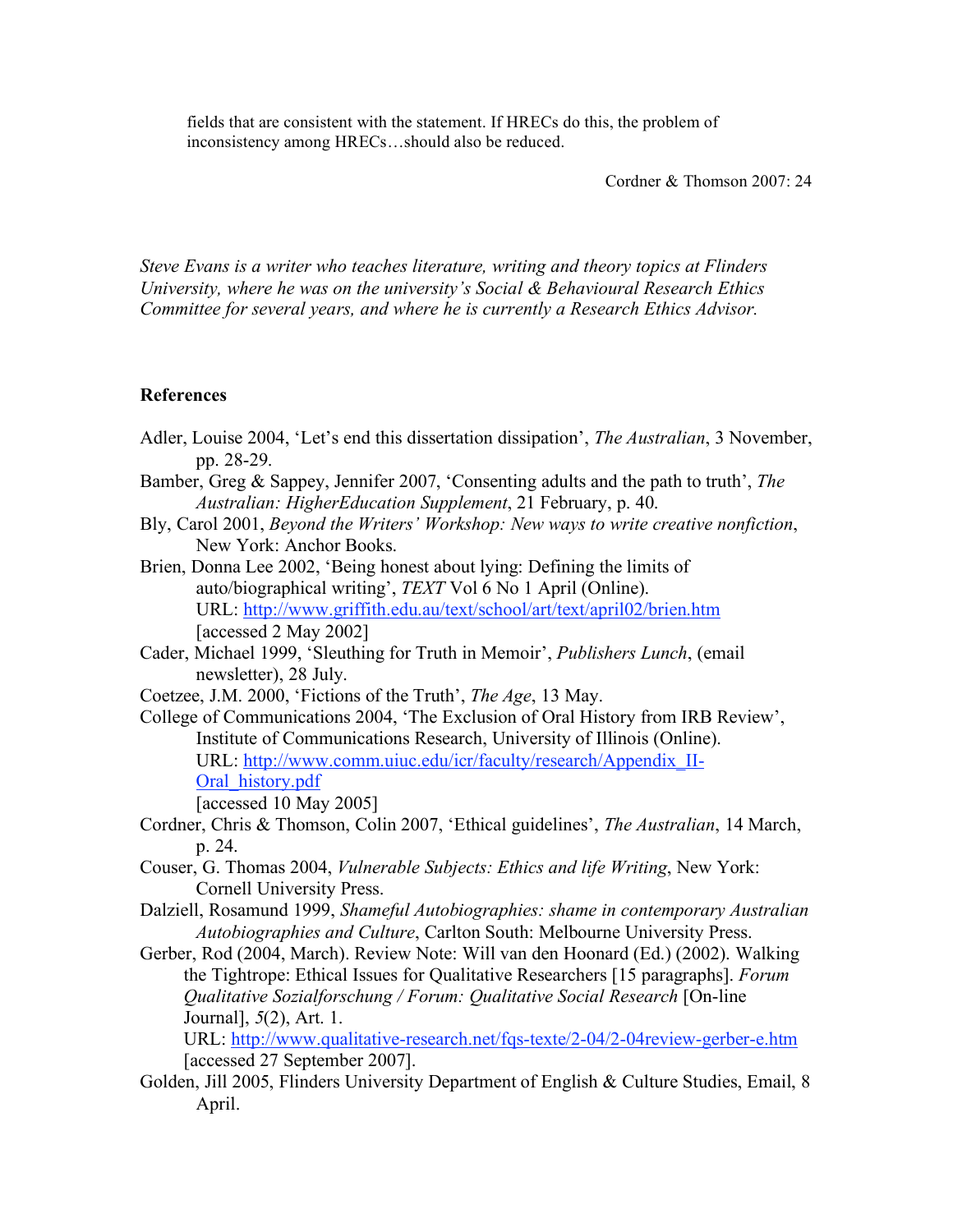- Gutkind, Lee 1996, *Creative Nonfiction: How to live it and write it*, Chicago: Chicago Review Press.
- ——— 1997, *The Art of Creative Nonfiction: Writing and selling the literature of reality*, New York: John Wiley & Sons.
- Hookham, John & MacLennan, Gary 2007, 'Philistines of relativism at the gates', *The Australian*, 11 April, p. 33.
- Kakutani, Michiko 1999, 'Biography as a mirror reflecting biographers', *New York Times* (Online).

URL: http://www.nytimes.com/library/books/100299morris-notebook.html [accessed 11 October 1999]

- Kaplan, Fred 2001, 'Blood and Gore', *The Age*, (Online), 8 January [article first appeared in *Lingua Franca*, October 2000] URL: http://www.theage.com.au/books/2001/01/08/FFX7KAO0PHC.html [accessed 18 January 2001]
- Ledoux, Denis 1993, *Turning Memories into Memoirs: a handbook for writing lifestories*, Lisbon Falls: Soleiel Press.
- Luckie, Rae 1999, 'Turning Memories into Memoirs: The Australian Experience', *TEXT* Vol 3 No 1, April (Online) URL: http://www.griffith.edu.au/school/art/text/april99/luckie.htm [accessed 30 April 1999]
- McLeish, Kathy 2007, 'Thesis Row', *ABC Stateline*, ABC TV, 15 June transcript Online) URL: http://www.abc.net.au/stateline/qld/content/2006/s1952828.htm [accessed 27 September 2007]
- Miller, Patti 1994, *Writing Your Life: a journey of discovery*, St Leonards: Allen & Unwin.
- National Health & Medical Research Council (NHMRC) (Online). URL: http://www.nhmrc.gov.au/

[accessed 25 September 2007]

- National Health & Medical Research Council 2003, *When does quality assurance in health care require independent ethical review*: *Advice to Institutions, Human Research Ethics Committees and Health Care Professionals*, Canberra: AusInfo, Commonwealth of Australia, endorsed February.
- National Health & Medical Research Council 2007a, *National Statement on Ethical Conduct in Human Research 2007*, Developed jointly by National Health and Medical Research Council and Australian Research Council Australian Vice-Chancellors' Committee, Canberra: AusInfo, Commonwealth of Australia, endorsed March.

URL: http://www.nhmrc.gov.au/publications/synopses/\_files/e72.pdf [accessed 25 September 2007]

National Health & Medical Research Council 2007b, *Challenging Ethical Issues in Contemporary Research on Human Beings*, Canberra: AusInfo, Commonwealth of Australia, endorsed June.

URL: http://www.nhmrc.gov.au/publications/synopses/\_files/e73.pdf [accessed 25 September 2007]

Noonan, Michael 2007, 'I am the one who has been humiliated', *The Australian*, 5 September, p. 45.